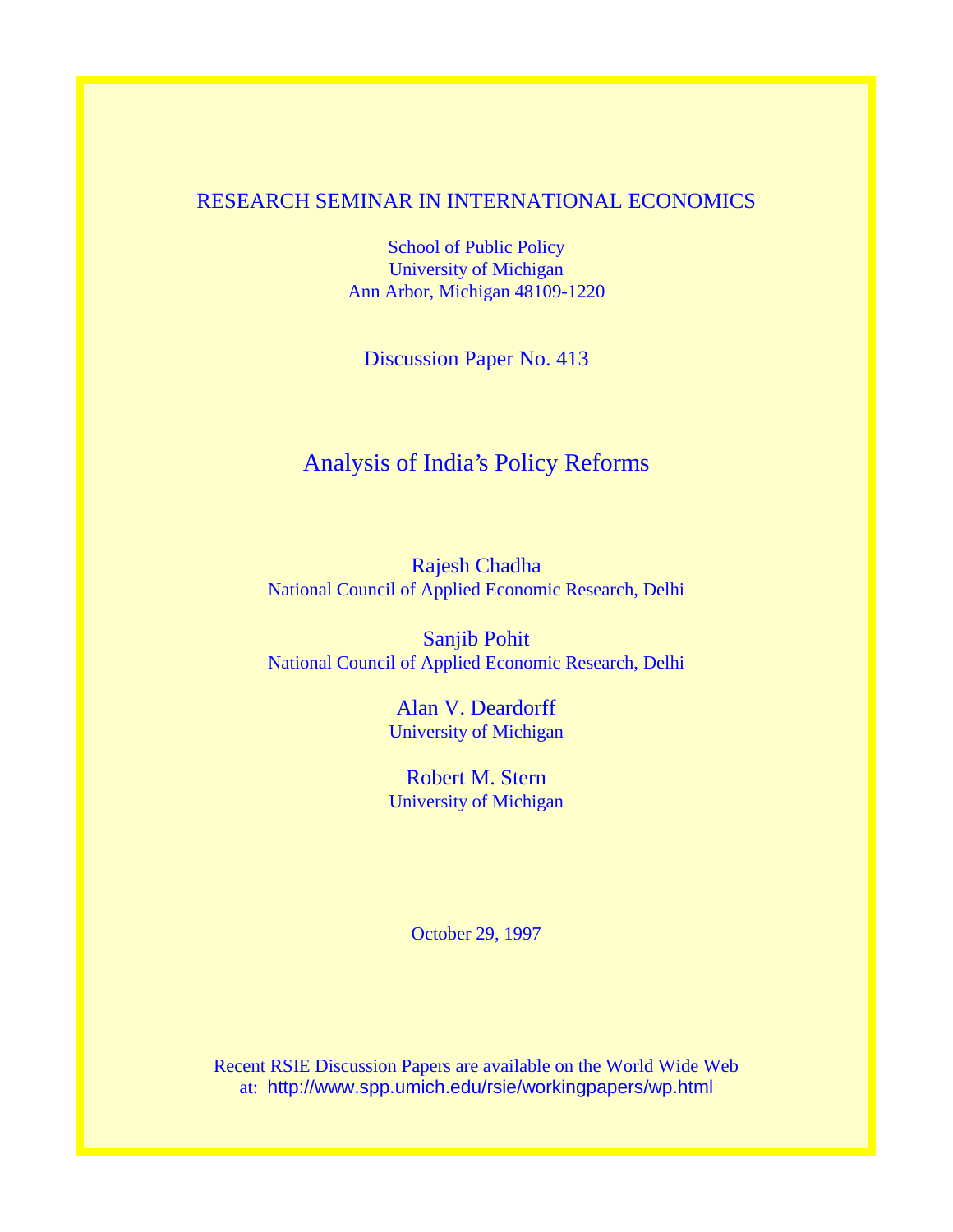# **ANALYSIS OF INDIA'S POLICY REFORMS**

# **RAJESH CHADHA AND SANJIB POHIT**

National Council of Applied Economic Research, New Delhi

and

# **ALAN V. DEARDORFF AND ROBERT M. STERN**

University of Michigan

#### **ABSTRACT**

The process of major economic reforms undertaken in the Indian economy has now completed six years of implementation. The unilateral reform measures in the industrial and trade policies of India along with reforms in the tax regime represent a significant departure from the policy framework of the preceding decades. Our paper evaluates the comparative static effects of selected trade and domestic policy reforms on trade, output, domestic prices, economic welfare, and the intersectoral allocation of resources using a computable general equilibrium (CGE) model of the Indian economy.

The results indicate that the import liberalization enhances the welfare of the economy, and that the effect gets further enlarged if exports are also liberalized simultaneously. This is particularly true of the agricultural sectors. The freeing of prices in the sectors which were under some form of administered price controls in the base year (1989-90) adds noticeably to the welfare effect. The economy becomes more efficient through reallocation of land, labor and capital across different producing sectors with increases in the returns to each of the factors of production. The rationalization of the existing structure of indirect taxes (mainly excise) and subsidies is expected to further benefit the factors of production and enhance overall welfare. Though such exante analysis may not be replicated ex-post due to various macroeconomic and other factors that our model does not capture, the positive results nevertheless go a long way in establishing the credibility of the reforms process.

Keywords: India's Economic Reforms JEL Subject Code: F13, H20, F41

Revised October 29, 1997

Address correspondence to: Robert M. Stern School of Public Policy University of Michigan Ann Arbor, MI 48109-1220 Tel. 313-764-2373 Fax 313-763-9181 Email: rmstern@umich.edu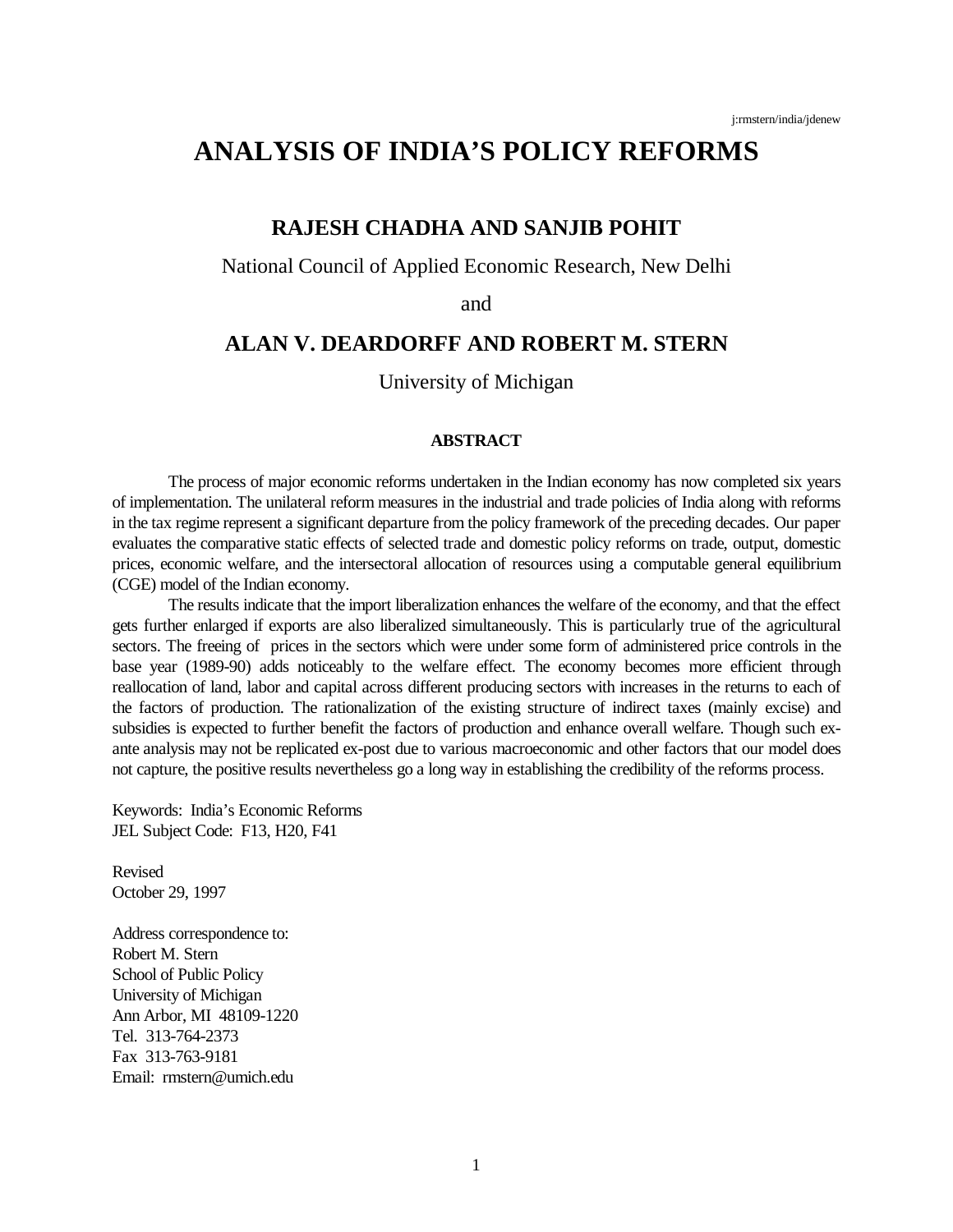## **Analysis of India's Policy Reforms**

*Rajesh Chadha, Sanjib Pohit, Alan V. Deardorff, and Robert M. Stern*\*

#### 1. INTRODUCTION

The process of major economic reforms undertaken in the Indian economy has now completed six years of implementation. The economy has entered into a new phase of development directed towards becoming globally competitive through opening up to trade, foreign investment, and technology inflows. The unilateral reforms of the trade and domestic policies of India, along with reforms of the tax regime since 1991, represent a significant departure from the policy framework of the previous four decades and are important to the future course of the Indian economy. There is an ongoing debate in India regarding the likely impacts of sectoral reforms on output, employment and other variables that affect the economic well-being of the country's population. It thus becomes important to evaluate the effects of such policy reforms on factor prices, output, and trade, along with inter-sectoral movement of resources, viz. land, labor, and capital. To address these issues, we use a 34-sector computable general equilibrium (CGE) model for India. Though such ex-ante analysis may not be replicated expost due to various macroeconomic and other factors that our model does not capture, the positive results nevertheless go a long way in establishing the credibility of the reforms process. We hope therefore that our analysis will provide a more solid underpinning for the ongoing policy debate.

The paper proceeds as follows. The policy relevance of our research is outlined in section 2. In section 3, we elaborate briefly the essential features of the India CGE model. The various policy scenarios are discussed in section 4, and the results are presented in section 5. In section 6, we report on the sensitivity of the model to changes in some of its essential parameters. Our findings are summarized in section 7.

#### 2. POLICY RELEVANCE

India entered into an era of ambitious industrialization during the mid-1950s with the Mahalanobis strategy of development as its basis. The emphasis was on import substitution, heavy industries, and a central role

<sup>\*</sup> RAJESH CHADHA is Reader in the Department of Economics, Hindu College, University of Delhi and a Senior Consultant to the National Council of Applied Economic Research (NCAER), New Delhi, on this research work. SANJIB POHIT is Senior Economist, NCAER. ALAN V. DEARDORFF and ROBERT M. STERN are both Professors of Economics and Public Policy, University of Michigan, Ann Arbor. The authors wish to thank N. Sangeeta and Alan Fox for their able research assistance. The research underlying the paper was funded by the U.S. Agency for International Development (USAID), New Delhi.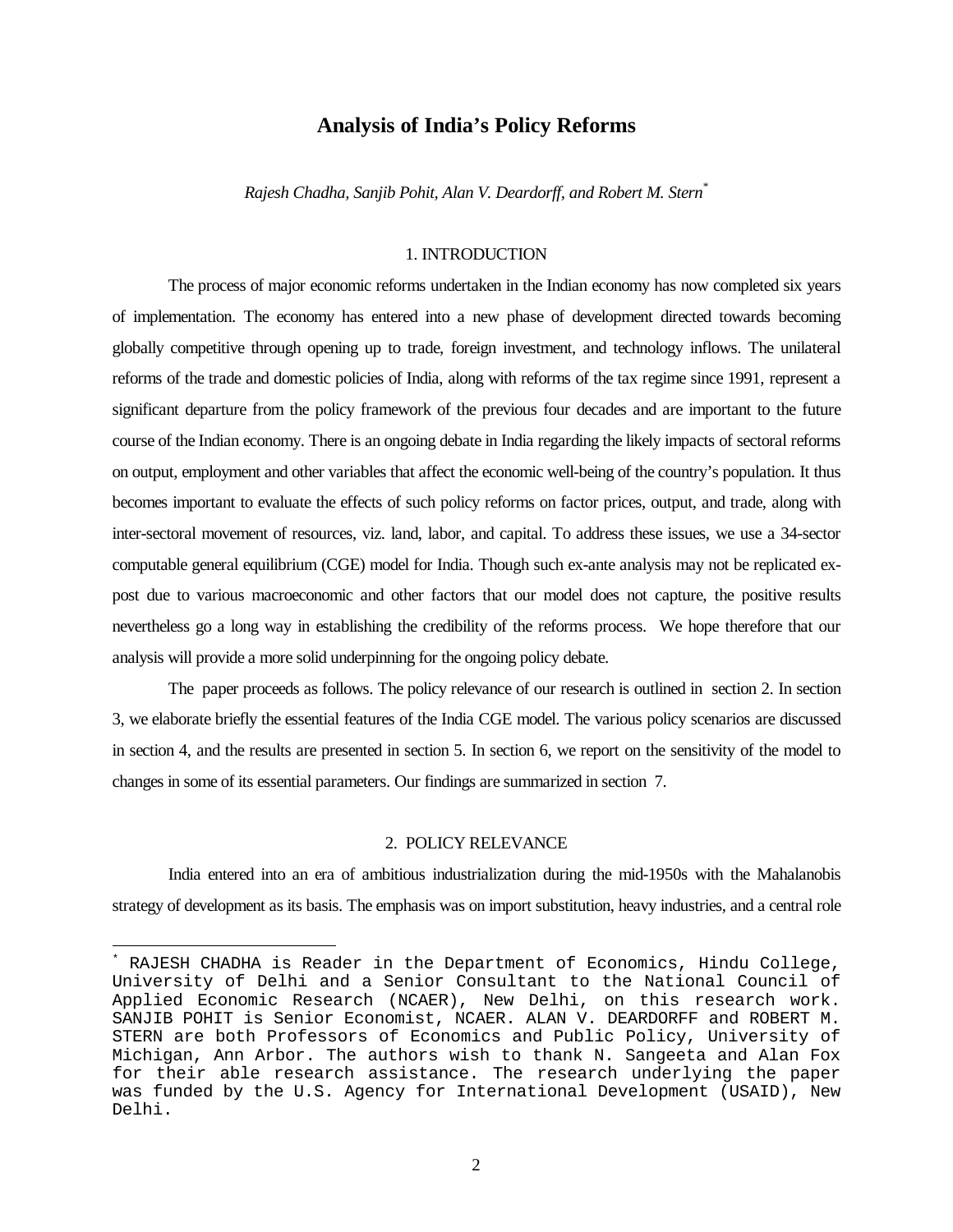for the public sector. Export pessimism was widely prevalent. The trade-policy regime was highly protectionist and regulated through quantitative controls on imports, and tariff rates were exceptionally high. Domestic industry, heavily insulated from international competition, was under strict regulation.

A beginning was made towards liberalization of India's trade policy regime during the late 1970s, and this liberalization gained some momentum during the latter half of the 1980s. The Committees led by P.C. Alexander (1977), Abid Hussain (1984), and Narasimham (1985) influenced Indian thinking on trade policy reform by emphasizing two major points: (1) there was a need to develop an efficient system which would make exports less costly and more profitable; and (2) there was a need to move away from a discretionary system of quantitative import controls to a system based on tariffs. The Long Term Fiscal Policy, announced in 1985, envisaged the eventual removal of import licensing from all imports except consumer goods and also proposed simplification of the complex tariff structure. Quantitative restrictions were in fact being gradually removed along with expansion in the open general license (OGL) list of imports. The imports of various capital goods and raw materials became freer as these were put on the OGL list along with reduction in their tariff rates. However, the changes that took place up to July 1991 were quite small by comparison to what was needed. The dominant view continued to be that if a good could be produced in India, then it should be protected from import competition irrespective of its cost of production. Thus, despite all these measures, the Indian economy remained a highly protected economy at the end of the 1980s (see World Bank, 1989).

India commenced its major thrust towards globalization in July 1991, triggered by the pressure of crisis in its external sector and a concurrent fiscal deficit. A program of macroeconomic stabilization was initiated through reducing the fiscal deficit, controlling the money supply, and correcting the overvalued currency by a major devaluation of the rupee. The rupee was subsequently made partially convertible in 1992-93, fully convertible on trade account in 1993-94, and fully convertible on current account in 1994-95. Many overdue microeconomic/sectoral reforms with a medium-term perspective were also launched. Major structural reforms were introduced in the industrial and trade policy regimes and in the financial sector with a view to improving the efficiency, productivity and international competitiveness of India's manufacturing sector.<sup>1</sup>

It has now become widely accepted that, in order to achieve the desired results, India has to transform itself into an internationally competitive economy open to trade and foreign investment. Significant changes in the industrial policy regime have already led to industrial delicensing and a larger role for the private sector. Changes in trade policy have involved abolishing import licensing (except for imports of consumer goods) as well as reductions in import duties. Reforms have also been initiated towards streamlining the structure of indirect taxes

 $^{\rm 1}$  For additional details, see Bhagwati and Srinivasan (1993) and Joshi and Little (1994).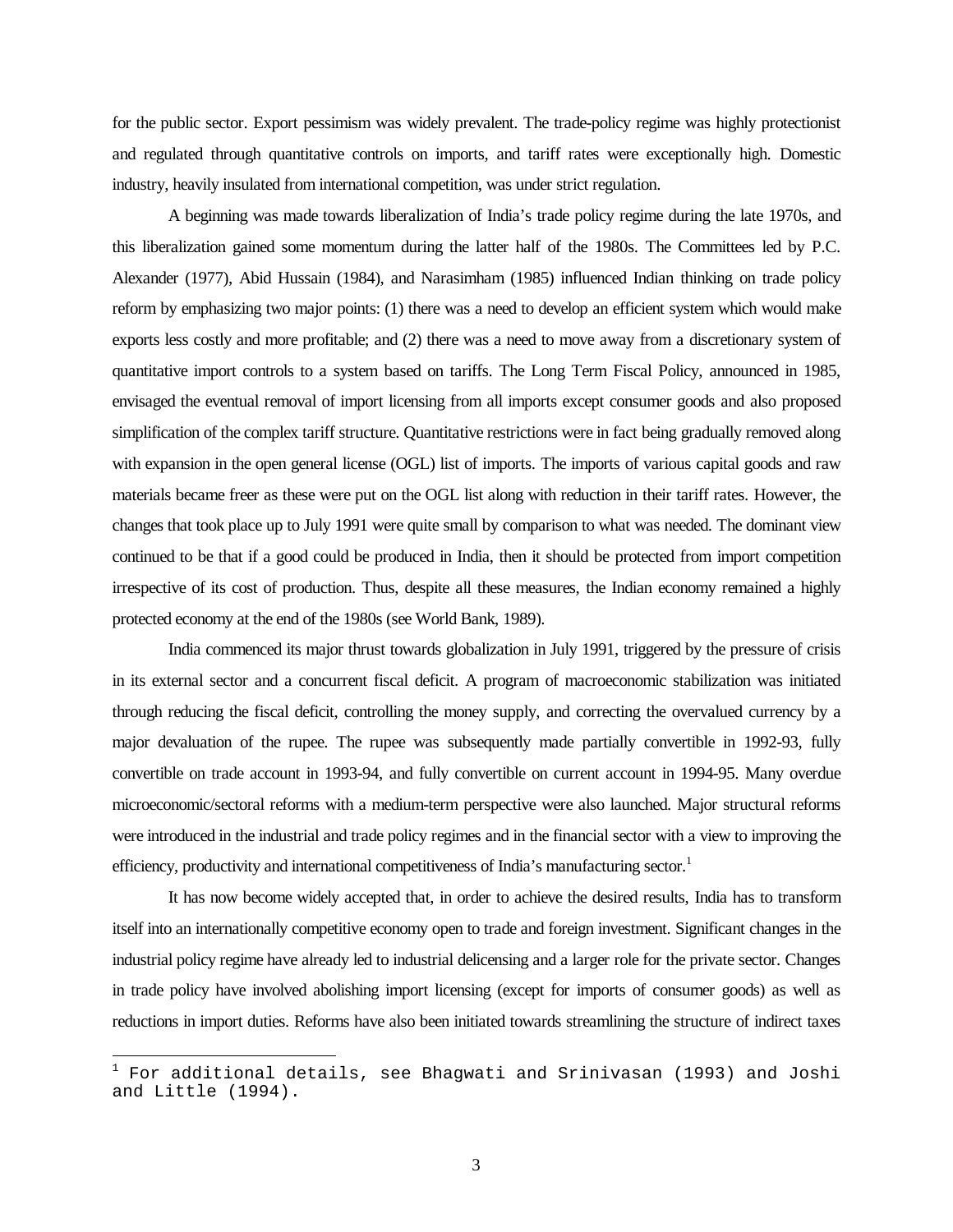in India. With these trade and industrial policy reforms, India has entered a new era with a more competitive industrial environment in which entrepreneurs are expected to respond more to the signals of the market than to bureaucratic controls and the need to skirt around them.

The economy appears to have responded well to the ongoing process of economic reforms. GDP has grown by more than 6.5% per annum between 1992 and 1997. The Central Government's fiscal deficit as a proportion of GDP has declined significantly. The rate of gross domestic savings has risen substantially. The average rate of inflation has been below double digits. Both exports and imports have grown significantly faster during this period. $2$ 

The issues that we will analyze below have immense policy relevance for India. For example, Indian policy makers need to know the likely direction of inter-sectoral changes that would result when India undertakes unilateral trade and industry policy reforms and its industrial structure becomes more internationally competitive. The analysis may also help to identify the relative strengths of sectors in making decisions with regard to future investments and the implications for expanding and contracting sectors in terms of employment.

#### 3. THE DISTINGUISHING FEATURES OF THE CGE MODEL OF INDIA

The CGE model that we have developed is distinctly different from existing models of the Indian economy. Our India Model is a single-country, multi-sectoral CGE model. While it is patterned after the structure used in the Michigan world trade CGE model developed by Brown, Deardorff, and Stern (BDS) and applied in a variety of their papers,<sup>3</sup> it contains a number of special features that are unique to the structure of the Indian economy. In what follows, we describe briefly the distinguishing features of our model. The technical details and equations of the model are available in Chadha et al. (1996a, 1997).

In line with the BDS model, the present model incorporates some of the features of the new trade theory, viz. increasing returns to scale, monopolistic competition and product heterogeneity. India is modeled to produce, consume and trade 33 tradable goods. In addition, there is one non-traded sector, rail transport. The sectoral breakdown, as shown in Table 1, has been concorded from India's classification system to ISIC Rev.2. Table 1 also presents some of the key sectoral economic indicators of the Indian economy in the year 1989-90 together with specification of the market structure for different sectors.

The market structure in 29 of the 34 sectors is modelled as either perfectly competitive or monopolistically competitive, depending on the degree of scale economies in production. The remaining 5 sectors are assumed to be state monopolies, including the non-traded rail transport sector. Out of 33 tradable sectors, 9

 $2$  Details on India's post-1991 economic performance are to be found in Economic Survey (1996-97). See also Joshi and Little (1996).

<sup>&</sup>lt;sup>3</sup> Recent examples include Brown, Deardorff, and Stern (1995, 1996a,b).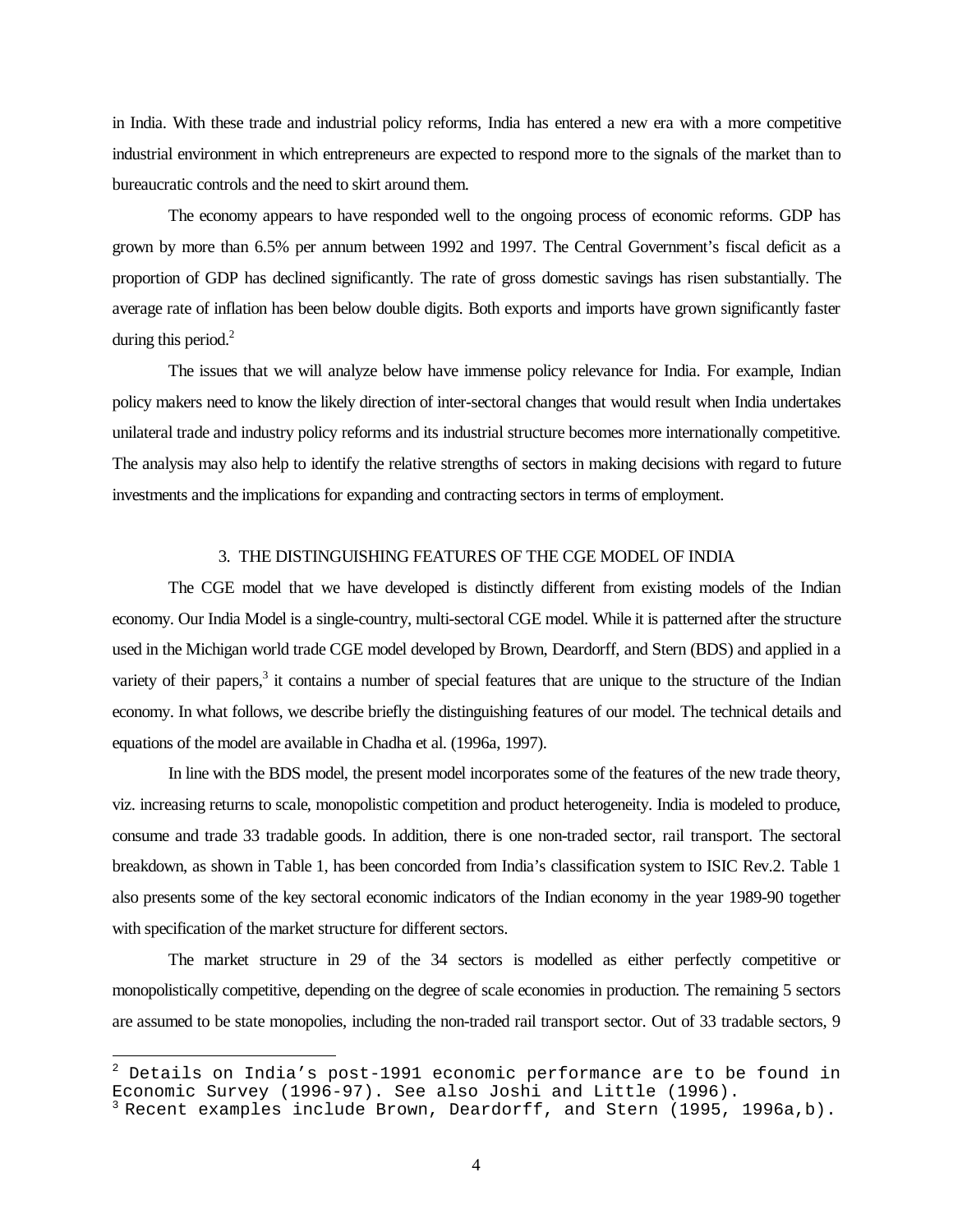are assumed to be under perfect competition and 4 under state monopolies. The remaining sectors are assumed to be under monopolistic competition, except for three sectors in which prices are administered.

The final demand equations for various sectors are obtained assuming a single representative consumer who maximizes utility subject to a budget constraint. The revenue from tariffs and indirect taxes along with profits of the state monopoly sectors are assumed to be redistributed to consumers and spent. Intermediate demands are derived from the profit-maximizing decisions of the representative firms in each sector. Products in all the tradable sectors are assumed to be characterized by some degree of product differentiation. In the 9 sectors where markets are taken to be perfectly competitive, as well as in the cases of 4 state monopoly sectors and 3 administered-price manufacturing sectors, products are differentiated by country of origin, i.e., whether from India or rest-of-world (ROW). In the monopolistically competitive industries, products are differentiated by firm. India is assumed to be a small country so that world prices of various tradable goods are exogenous.

Consumers and producers are assumed to use a two-stage procedure to allocate expenditure across differentiated products. At the first stage, expenditure is allocated across goods without regard to the country of origin (whether India or ROW) or the producing firm. At this stage, the utility function is taken to be Cobb-Douglas and the production function requires intermediate inputs in fixed proportion. In the second stage, expenditure on monopolistically competitive goods is allocated across competing firms in India and ROW. However, in the case of perfectly competitive goods, since individual firm supply is indeterminate, expenditure on each good is allocated over the industry as a whole. The aggregation function in the second stage is a Constant Elasticity of Substitution (CES) function.

With respect to factor markets, the variable input requirements are taken to be the same for the three market structures. Primary and intermediate input aggregates are required in fixed proportion to output.<sup>4</sup> Expenditures on primary inputs are allocated between capital and labor, assuming that a CES function is used to form the aggregate of these primary inputs. In the case of the four agricultural sectors, land (along with capital and labor) is also assumed to be one of the primary factors of production. The primary inputs aggregate in these cases is a CES function of labor and a CES composite of land and capital. In the monopolistically competitive sectors as well as in the state monopoly sectors, additional fixed inputs of capital and labor are required. It is assumed that fixed capital and fixed labor are used in the same proportion as variable capital and variable labor so that production functions are homothetic. Capital and labor are assumed to be perfectly mobile across sectors, except that all capital is assumed to be immobile into and out of the state monopoly sectors. However, we keep the option of specifying sector-specific capital for some purposes, especially for short-term analysis. Land usage in agriculture is assumed to be substitutable across the four agricultural sectors. Returns to land, capital (in

<sup>4</sup> Intermediate inputs include both domestic and imported varieties.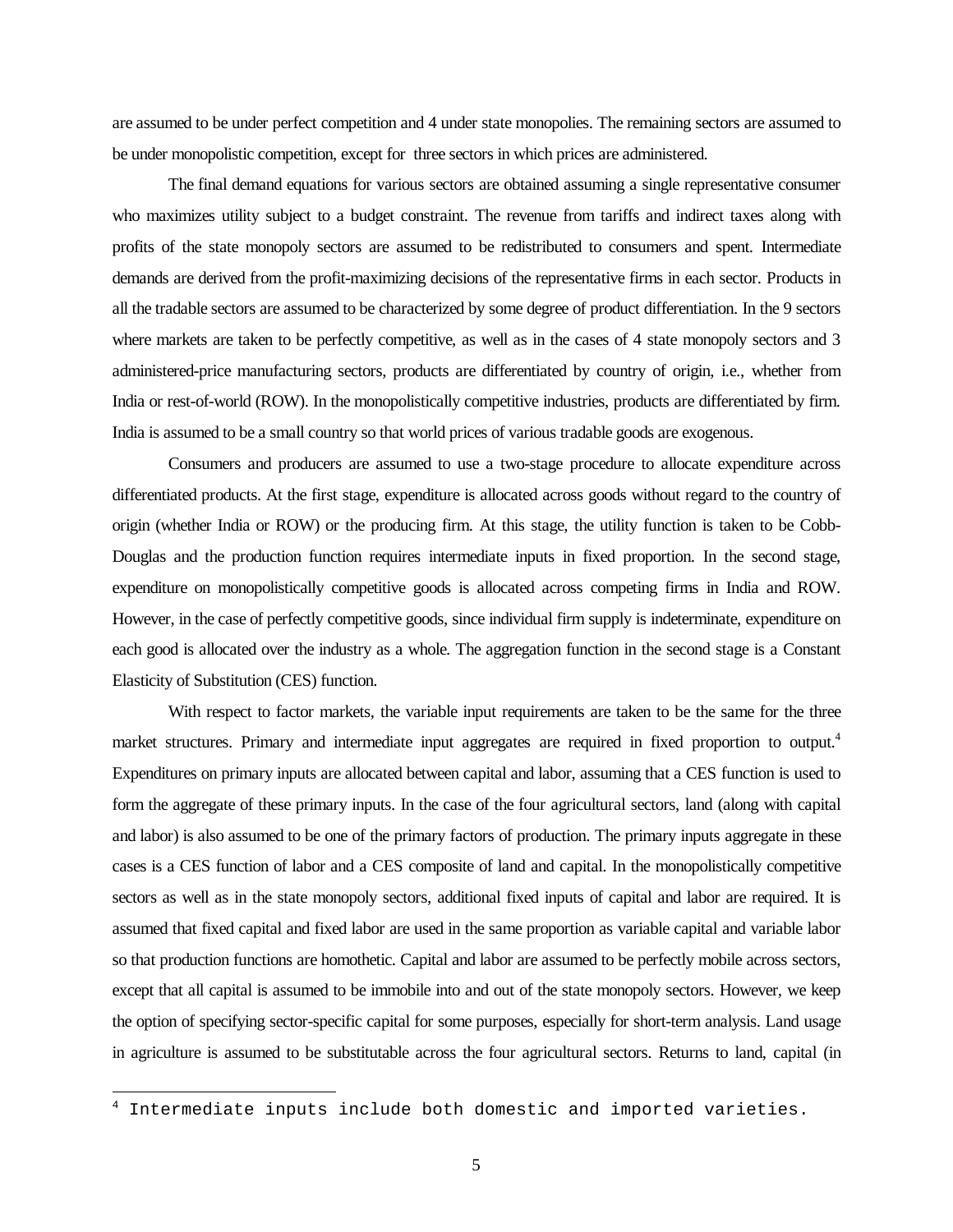sectors across which it is mobile), and labor are determined to equate factor demand to an exogenous supply of each factor. The aggregate supplies of labor, capital, and agricultural land are assumed to remain fixed so as to abstract from macroeconomic consideerations involving, for example, determination of investment, since our focus is on the intersectoral allocation of resources.

Perfectly competitive firms are assumed to set price equal to marginal cost, while monopolistically competitive firms maximize profits by setting price as an optimal markup over marginal cost. The numbers of firms in sectors under monopolistic competition are determined by the condition that there are zero profits. The numbers of firms in the state monopoly sectors as well as in the three administered price sectors under imperfect competition are assumed to remain fixed.

India's merchandise imports are subject to tariffs and non-tariff barriers (NTBs). NTBs are incorporated by endogenously solving for the ad valorem tariff-equivalent rate that would hold imports within each product category covered by NTBs at a pre-determined level. An ad valorem tariff variable in each product category is then an average of this NTB tariff-equivalent rate and the nominal tariff rate, using the NTB coverage ratio to weight the NTB tariff equivalent. Tariff rates are aggregated according to the sectors specified in Table 1.

In the non-tradable rail transport sector, total demand must equal national output. The price in this sector is assumed to be set by the government and hence exogenous. For two of the four agricultural sectors, viz. other cereals and rest of agriculture (which are under perfect competition), total demand (inclusive of exports) for the sector's product must equal its output. In the case of the remaining two agricultural sectors, paddy and wheat, as well as in four tradable state monopoly sectors, the prices are assumed to be administered by the government. In three of the sectors under imperfect competition, viz. paper products, fertilizers and non-ferrous metals, the prices have been assumed to be administered.

In our model we assume that aggregate expenditure varies endogenously to hold aggregate employment constant. Such a closure may be thought of as analogous to the Johansen closure rule (see Deardorff and Stern, 1990). The Johansen closure rule consists of keeping the requirement of full employment while dropping the consumption function. This means that consumption can be thought of as adjusting endogenously to ensure full employment. However, in the present model, we do not distinguish consumption from other forms of final demand. That is, we assume that expenditure adjusts to maintain full employment which may be thought of as analogous to the Johansen closure rule.

The reference year of the model is 1989-90. In order to investigate sectoral employment effects of the unilateral trade liberalization, it has been assumed that the existing bilateral tariffs will be removed and NTBs will be relaxed in two stages to be noted below. The domestic policy inputs include reduction in *other* net indirect taxes (indirect taxes net of custom duty and subsidies) and changes in administered prices in the regulated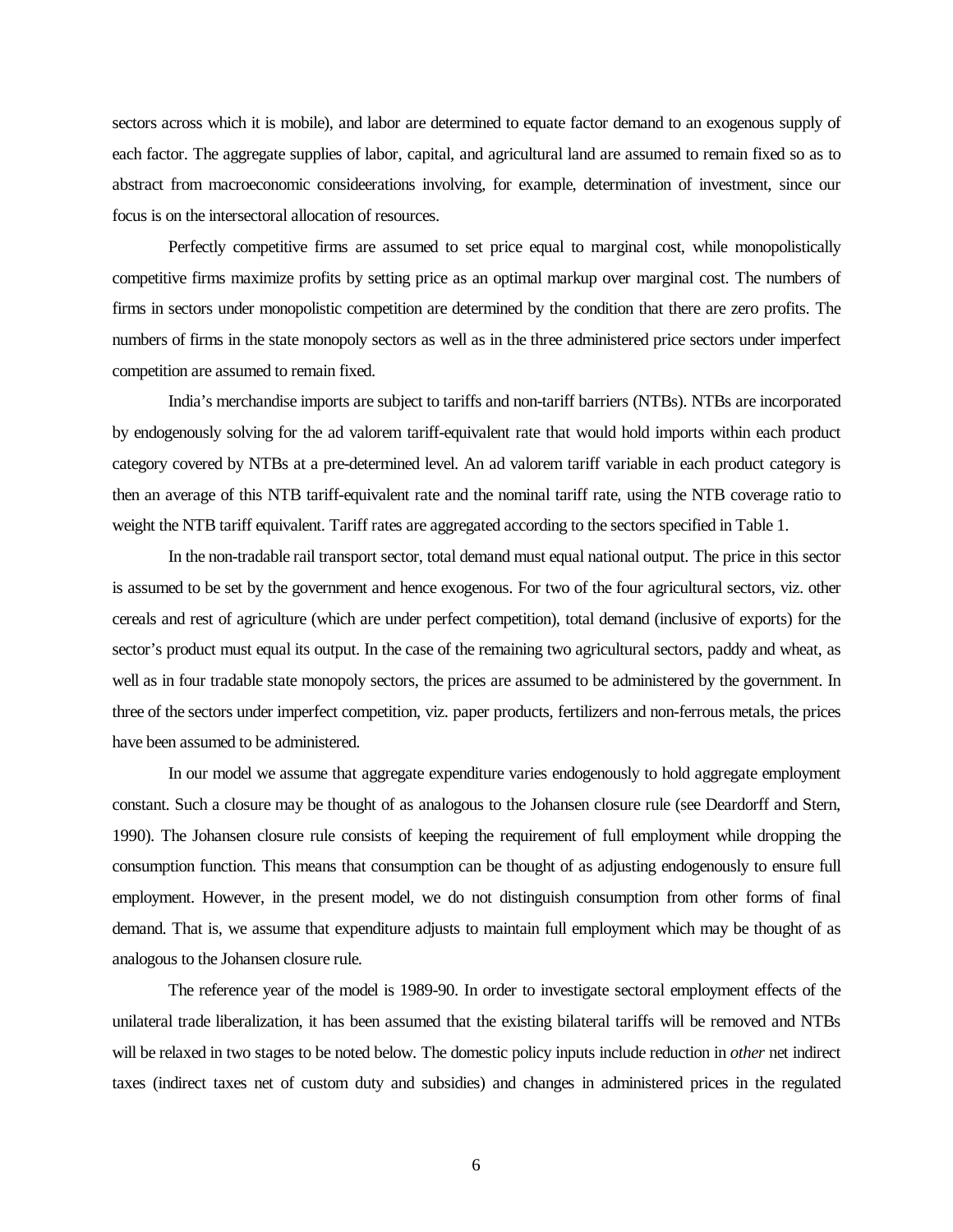sectors.<sup>5</sup> All of the data used come from official Indian Government sources and are available in Chadha et al. (1996b, 1997).

Our model requires estimates of various types of elasticity measures, viz. demand elasticities of exports and imports and elasticities of substitution between factors of production and between varieties of goods. Similar to other CGE models, most of our estimates are based on the published literature, although we have estimated elasticities of substitution between labor and capital in various sectors in Chadha, Pohit, and Bina (1995).

Our model is solved using GEMPACK (Harrison and Pearson, 1996). When policy changes are introduced into the model, the method of solution yields percentage changes in sectoral employment and certain other variables of interest for India. Multiplying the percentage changes by actual (1989-90) levels given in the data base yields the absolute changes, positive or negative, that might result from India's unilateral trade and domestic policy reforms.

In addition to the sectoral effects that are the primary focus of our analysis, the model also yields results for changes in total exports, total imports, the terms of trade, the overall level of welfare in the economy, and the economy-wide changes in real wages and returns to capital. Because both labor and capital are assumed to be homogeneous and intersectorally mobile in these scenarios,<sup>6</sup> we cannot distinguish effects on factor prices by sector. Nor can we distinguish effects on different skill groups or other categories of labor. Though we would like to know more about the distributional issues associated with the reforms, the model in its present form is not set up to accomplish this. Our model also does not account for changes in foreign direct investment, and it does not make any allowance for dynamic efficiency changes and economic growth.<sup>7</sup>

<sup>&</sup>lt;sup>5</sup> It should be noted that India's indirect taxes are commodity taxes and other indirect taxes. The commodity taxes include excise duties, sales taxes, custom duties (both exports and imports) and various other duties. The other indirect taxes include levies, such as those on electricity, motor vehicles, entertainment tax, stamp duty, etc.  $6$  The capital stock is assumed to remain fixed in the state monopoly sectors.

 $^7$  See Martin and Winters (1996), especially Ch. 8 and 9, for CGE studies of the Uruguay Round negotiations that include discussion and estimates of the effects of dynamic efficiency and economic growth. Francois and Reinert (1997) also contains some useful discussion and illustrations of these issues.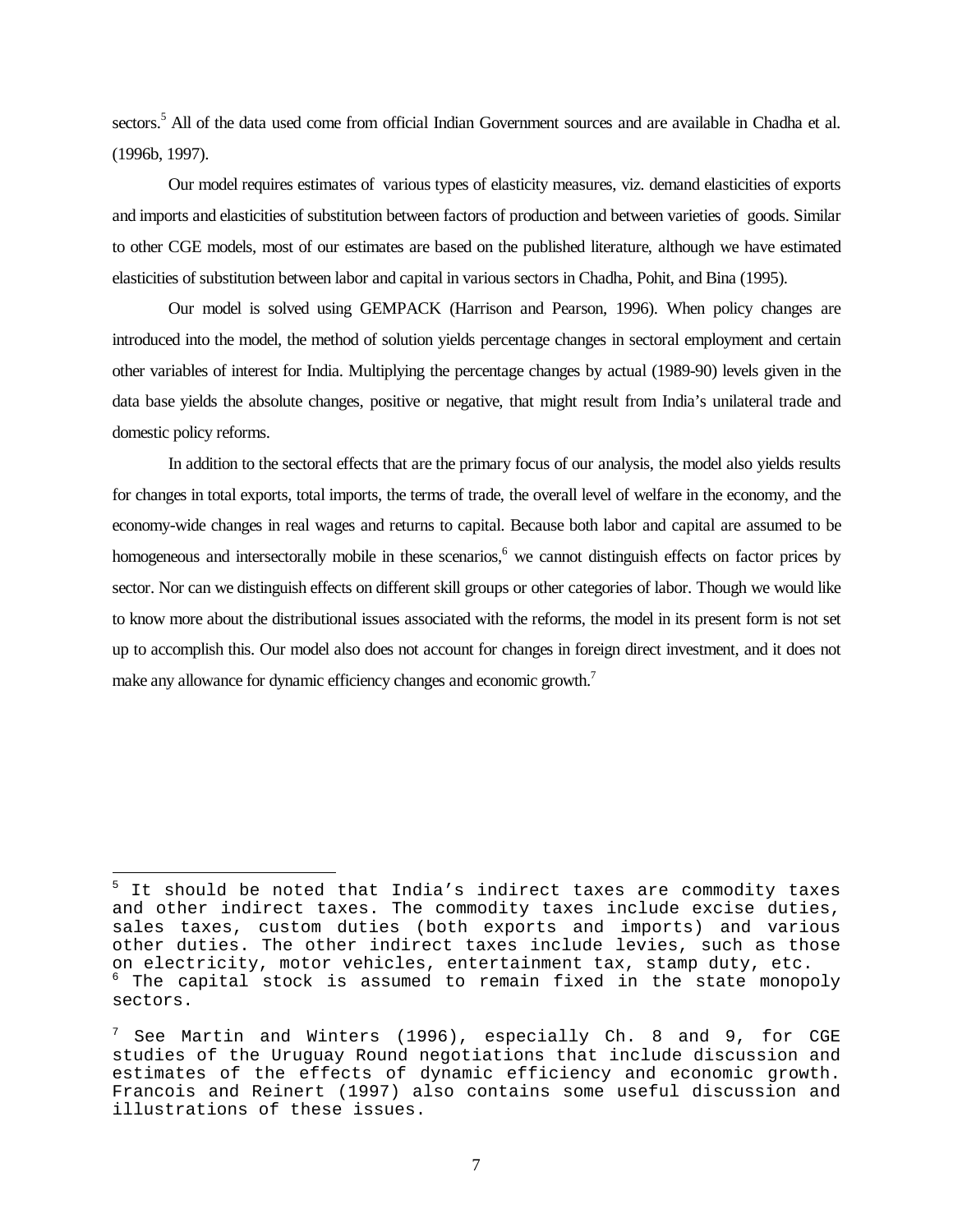#### 4. THE SCENARIOS

We focus in particular on changes in tariffs and NTBs under three alternative assumptions: (1) the economy retains certain product market imperfections (state monopolies and administered prices) as these existed in 1989-90; (2) the economy is free from such distortions; and (3) the economy is free from such distortions and an attempt is also made to rationalize the indirect-tax regime. Our computational analysis includes the following aspects of the reforms:

i) Import Reforms: these refer to reductions in tariffs and NTBs on imports;

ii) Import and Export Reforms: these refer to the above mentioned import reforms plus reduction in NTBs on exports.

The first set of simulations refers to trade liberalization while retaining the product market imperfections. The state monopolies and the administered-price sectors continue to operate in the same way. The domestic policy reforms are thus assumed to maintain the status quo. We refer to this as the "administered version" of the model. The results of such analysis are thus based on the assumption that domestic policy with respect to the product market imperfections remains unchanged.

The second set of simulations refers to trade liberalization under the assumption that the domestic reforms have already taken place. We refer to this as the "market version" of the model. It is assumed that before we introduce trade reforms, as indicated above, the economy has already removed the product market imperfections. Thus all the sectors that were under state monopoly in 1989-90 are assumed to have been opened up to private competition, such that petroleum products and iron and steel operate under monopolistic competition, while mining and quarrying, electricity, gas and water, and rail transport operate under perfect competition. Accordingly, the prices are no longer taken to be "administered" in these sectors. We also assume that the sectors that were under some kind of administered price regime in 1989-90 now determine their own prices. This amounts to doing away with administered prices in two agricultural sectors, viz. paddy and wheat, and in three manufacturing sectors, viz. paper products, fertilizer, and non-ferrous metals. The paddy and wheat sectors are assumed to be perfectly competitive while the three manufacturing sectors are assumed to be monopolistically competitive. Further, domestic capital is mobile across all sectors.

The third set of simulations refers to trade liberalization under the "market version" of the model along with reducing subsidies (through increasing other net indirect taxes) in the agricultural sectors, fertilizer, and electricity, gas and water supply, and also reducing excise duties (through reducing net indirect taxes) on the remaining sectors of the Indian economy. Thus, these changes in indirect taxes are superimposed on the experiments with import and export liberalization under the domestically liberalized economy (market version) as discussed above in the second set of simulations.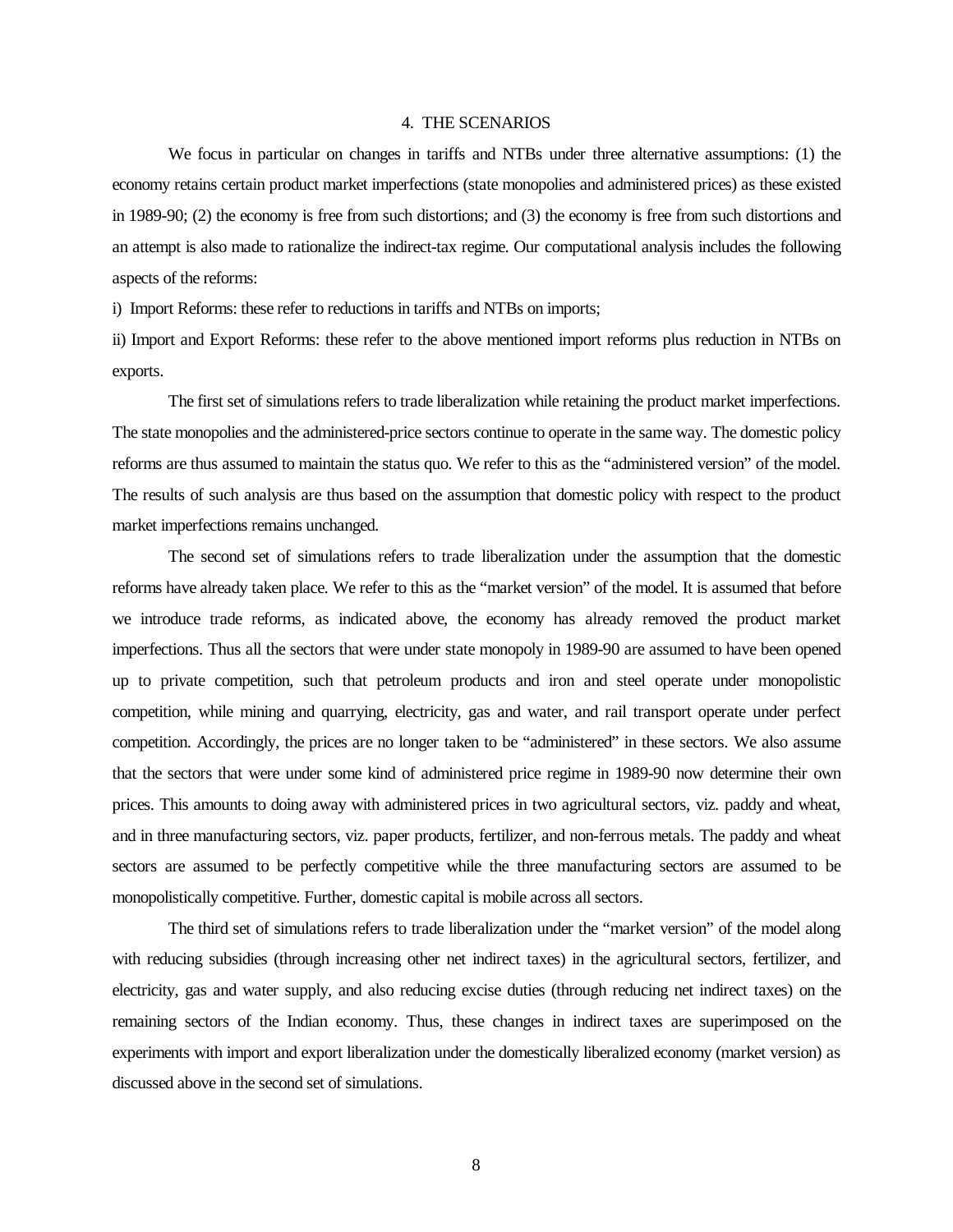Of course, the policy inputs to the various simulations are guided by our assumptions regarding the extent of the trade policy reforms, to which we now turn.

#### *a. Reduction in Import Duties*

As noted in Table 2, the import-weighted-average declared duty is to be reduced from 87% in 1989-90 to 45% in 1995-96 and to 25% in 1998-99. The reduction to 25% may even be achieved by 1997-98.

The collection rate was 50.4% in 1989-90. It came down to 29% in 1994-95, and it may go down further to 25% by 1998-99. We refer to the period, 1989-90 to 1995-96, as *Stage I* and the longer period 1989- 90 to 1998-99 as *Stage II*. Note that Stage II includes Stage I and extends beyond it.

#### *b. Reduction in NTBs on Imports*

The existing NTBs (1989-90) on imports are assumed to be partially relaxed so as to permit a specified per cent increase in the imports that had been constrained. This is implemented in the model by increasing the level of imports that were under some kind of quantitative restriction for the sectors subject to import NTBs. Handling NTBs in such a manner is not altogether satisfactory, but our rationale is that the existing NTBs are not expected to be completely eliminated at the end of Stage II.

The estimated increases in imports from relaxation of NTBs are noted in Table 3. While these estimates are not based on any actual declared numbers, we have tried to incorporate the implicit intentions in various policy announcements whereby the imports of agricultural and consumer goods are likely to remain more restricted than those of intermediate and capital goods as well as services. Thus, these estimates are indicative of the government's intentions towards the degree of expansion of imports that were under some type of quantitative restriction in 1989-90.

#### *c. Export Reforms*

Export taxes were negligible in 1989-90. The existing NTBs (1989-90) on exports are assumed to be partially relaxed so as to permit a specified per cent increase in the exports that had been constrained. This is implemented in the model by increasing the level of exports that were under some kind of quantitative restriction for the sectors subject to export NTBs. Again, we have assumed here that the NTBs on exports are not expected to be completely removed as of Stage II. The estimated increases are noted in Table 4.

As with imports, these estimates are based on the government's stated policy of expanding exports of agricultural goods at a slower rate compared to other sectors.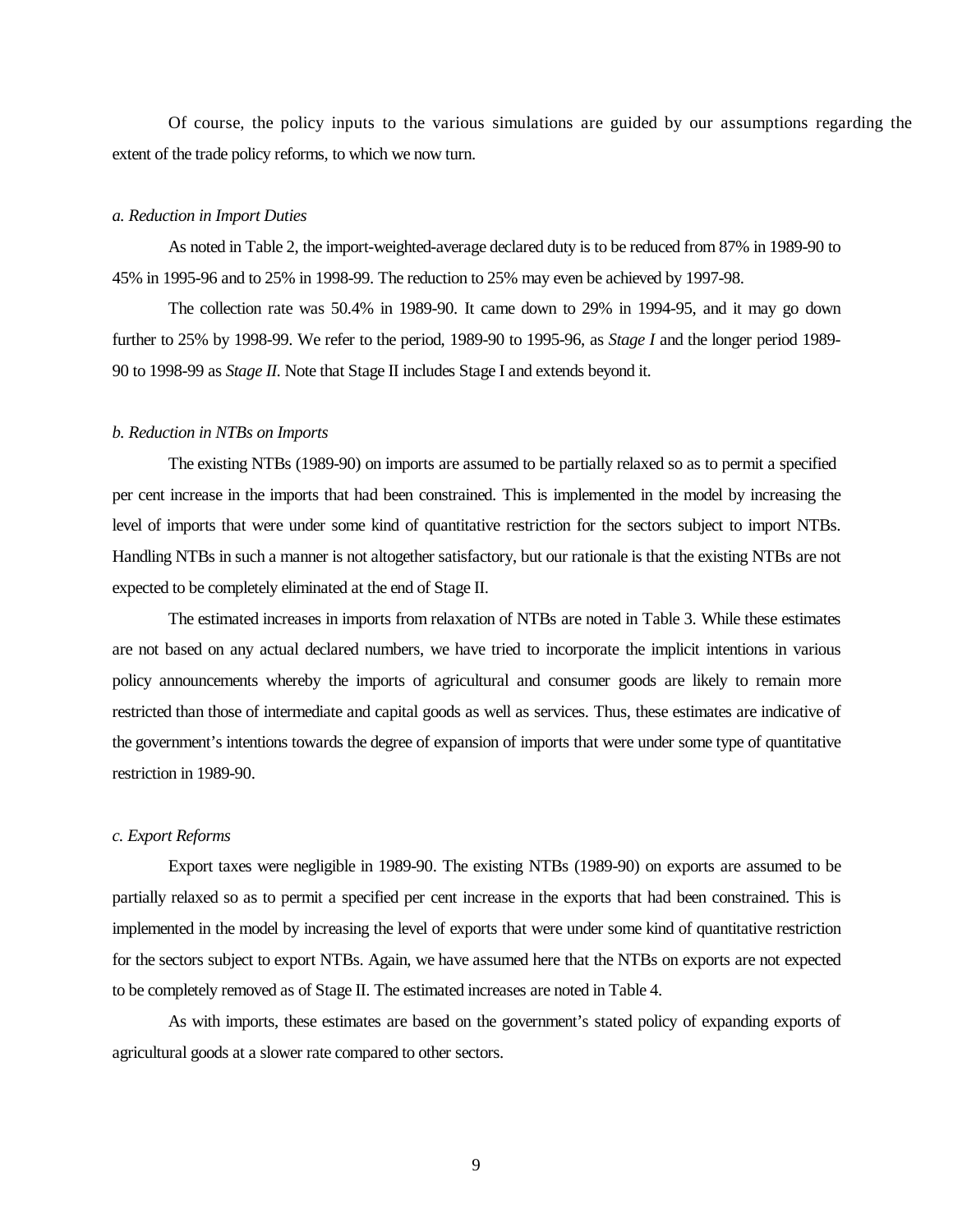#### *d. Rationalization of Indirect Taxes*

In this paper, we have not undertaken a detailed analysis of the sectoral impacts of changes in the excise duty structure as envisaged in *The Tax Reforms Committee (TRC),* chaired by Raja J. Chelliah. Instead we have performed a simple experiment for indirect tax rationalization, which is that the rates of subsidies (negative net indirect taxes) are reduced in each of the four agricultural sectors, the fertilizer sector, and in electricity, gas and water supply. In all the remaining 28 sectors, the indirect taxes are assumed to be reduced through reduction in rates of excise duties. These changes are noted in Table 5. For example, a 10 per cent reduction in the base year net indirect tax rate of say, 15 per cent, would imply a 1.5 per cent points reduction in net indirect tax rate of 15 per cent.

#### 5. RESULTS

It is expected that trade liberalization will stimulate production especially in the labor-intensive sectors in India. Productive resources will then be allocated more efficiently as compared to the pre-liberalization position, as India specializes in the production of tradable goods in which it has comparative advantage. There may of course be transitional costs due to the intersectoral movement of factors of production, but we do not take them into account. Beyond the conventional welfare gains, trade liberalization is also expected to have a "procompetitive" effect on domestic firms, resulting in additional gains from the realization of economies of scale in production. That is, when firms are protected by tariffs and NTBs from foreign competition, they may take advantage of their market power by raising prices and reducing domestic sales. The result is that the protected firms may produce at levels below their minimum-cost plant size. Trade liberalization should then bring about competitive pressures on formerly protected firms and induce them to raise production and productivity and to achieve more efficient plant size and lower per unit costs. Thus the gains in economic welfare are expected to come from improved allocation of resources, lower prices to consumers and business firms, and availability of more varieties to consumers. The realization of economies of scale in manufacturing reinforces these welfareenhancing effects.

The gains from the liberalization scenarios under study should, however, be interpreted in the light of the assumptions of our modeling structure. In particular as already noted, we have abstracted from the effects of macroeconomic forces and policies, and we are not able to capture the effects of dynamic changes in efficiency and economic growth. We have also not analyzed the effects of possible changes in inflows of foreign direct investment. Thus the reported gains are the result of reductions only in tariffs and NTBs along with the rationalization of the structure of net indirect taxes and subsidies. Finally, we do not model the benefits to the Indian economy that may result from trade policy changes in India's major trading partners.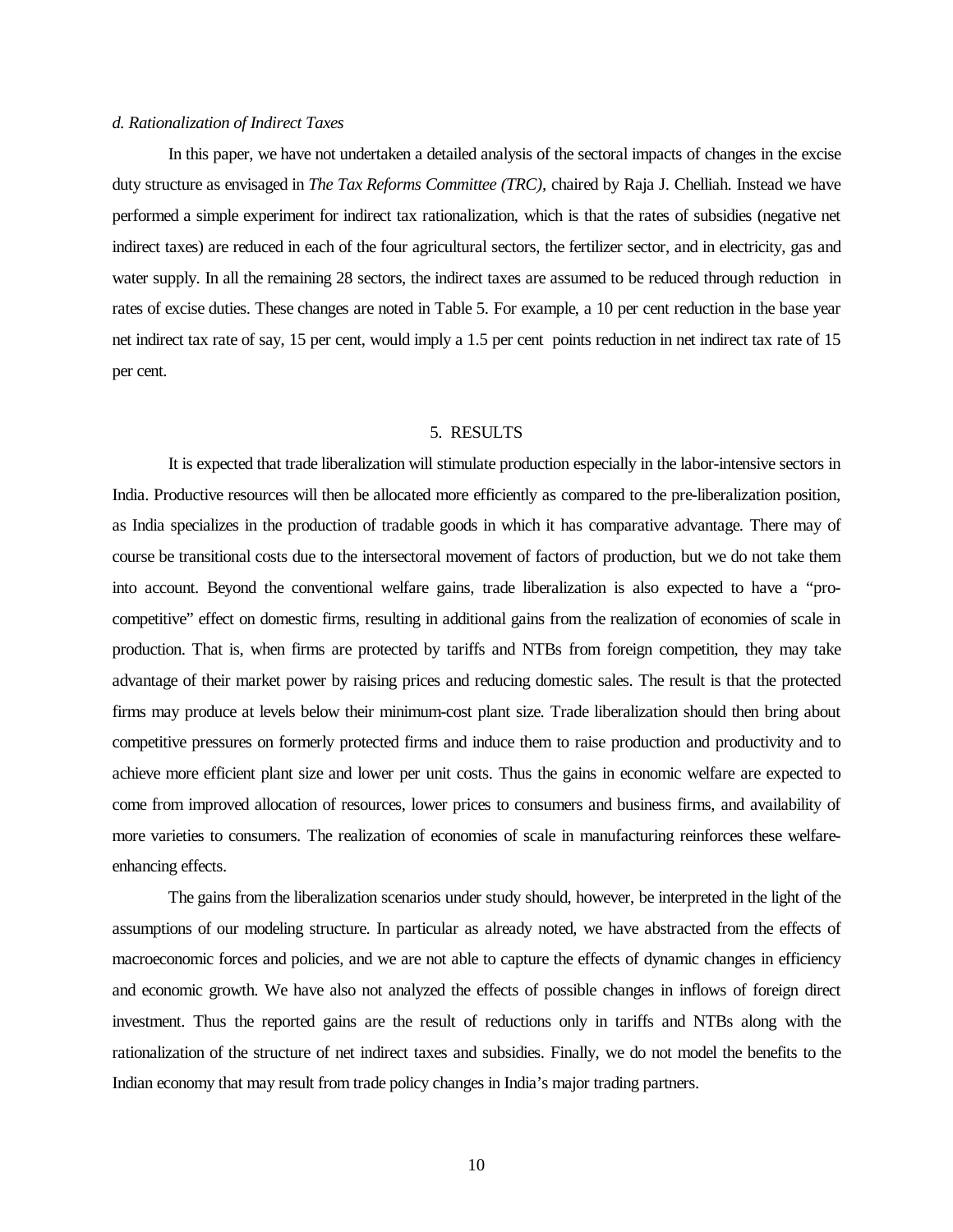In the tables below we report both overall changes in the Indian economy that our model attributes to the policy changes in the various scenarios, and also a number of sectoral effects on output and related variables, factors of production, and trade. Underlying and driving all these results are detailed changes in prices at the sectoral level that we do not report. Sectoral prices respond to changes in tariffs, NTBs, and the exchange rate, as well as interacting among themselves through linkages in supply and demand.

The reduction in import tariffs and NTBs leads to a decline in the sectoral tariff equivalents (tariff plus tariff equivalent of import NTBs), which are endogenously determined in the model. With import liberalization, the Indian rupee will depreciate in order to keep the base-year balance of trade at the same level. Consequently, the sectoral export-tax equivalents (export tax plus export tax equivalent of export NTBs) tend to increase. World prices are assumed to be exogenous. Therefore, the changes in import prices depend on two opposing forces, viz. the declining import tariff equivalents which tend to make imports cheaper and the depreciating currency which tends to make imports costlier. However, the currency depreciation gets an opposing push from the increased demand for Indian goods by the ROW.

The changes in world prices of India's goods also depend on two opposing forces, viz. the increasing export-tax equivalents which tend to make exports costlier and the depreciating currency which tends to make exports cheaper. Consequently, both the import prices as well the domestic prices in most of the sectors decline, resulting in increases in exports as well as imports. If the export NTBs are also reduced, the export-tax equivalent moves downwards, thus giving rise to an additional increase in sectoral exports.

The domestic price charged by a representative firm declines in almost all the cases except for the four agricultural sectors (sectors 1 to 4) and the two services sectors (sectors 33 and 34). These are the sectors that have a very high value added content. Since all primary factors of production now have become more costly, the overall domestic price rises in these sectors. This increase in domestic prices of agricultural goods leads to improvement in the terms of trade in favor of agriculture. The domestic prices of wood products and furniture and fixtures also increase since these depend on now costlier raw materials (wood) from agriculture.

#### *a. Increase in GDP*

Tables 6 and 7 report overall (economy-wide) results for all scenarios first for the initial period as Stage I in Table 6, and then for the entire period, Stage II, in Table7. It may be observed that the economy gains in GDP (a proxy for welfare) when trade policy reforms are undertaken. The gains in GDP increase as India proceeds with reduction in import restrictions to concurrent reduction in export restrictions (Table 6) during Stage I under the "administered version" of the model. The gains increase noticeably when the economy undertakes such reforms under the "market version" of the model. That is, the effect on GDP increases from 1.1 per cent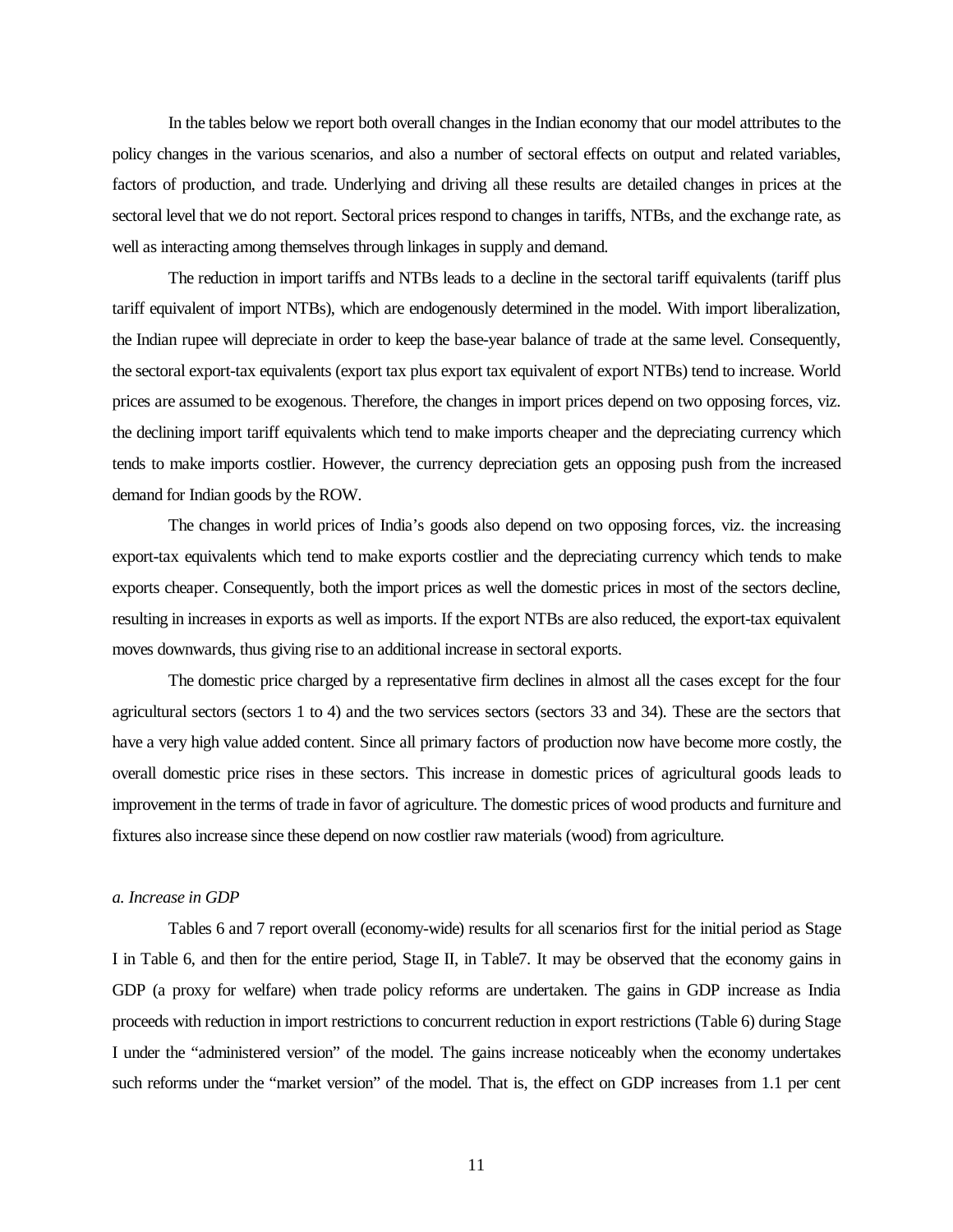with "import reforms" under the "administered version" to 3.1 per cent with "import and export reforms" under the "market version" of the model. GDP increases somewhat more if we rationalize the indirect tax regime. A similar picture emerges from the results reported in Table 7 for the longer period, Stage II. Thus, India's real GDP has the potential of increasing by as much as 5 per cent when allowance is made for further liberalization.

#### *b. Gains in Returns to Factors of Production*

The gains to the economy are also reflected in higher real returns to all three factors of production. It is evident from Tables 6 and 7 that all factors gain in real terms by nearly the same proportion as the percentage increase in GDP. Thus, contrary to the Stolper-Samuelson theorem, even the scarce factors of production (land and capital), gain when tariffs against imports are lowered.<sup>8</sup> This is an important finding in the context of the Indian economy where capital as well as land are scarce resources.

The returns to the individual factors increase between 1.0 and 1.5 per cent when the economy reduces import tariffs and NTBs under the "administered version" of the model and between 3.2 and 3.4 per cent when the economy undertakes trade reforms under the "market version." The factor returns increase further when we rationalize the indirect tax regime.

A similar picture emerges from the results reported in Table 7 (Stage II). Thus, the real returns to the factors of production may rise by more than 4.5 per cent as a result of the various trade and domestic policy reforms that have been analyzed.

#### *c. Terms of Trade Between Agriculture and Manufacturing*

One of the implications of the reform process relates to the domestic terms of trade between agriculture and industry. The tariff reductions and deregulation in the industrial sector are expected to change the terms of trade between agriculture and industry in favor of agriculture (Gulati and Chadha, 1995). This is borne out in Tables 6 and 7, with the effect becoming larger with the widening of reforms. The shift of the terms of trade in favor of agriculture varies from 2.2 per cent when the economy undertakes import reforms under the "administered version" of the model (Table 6, column 1) to 6.1 per cent when the economy undertakes import and export reforms under the "market version."

#### *d. Output, Number of Firms, and Scale Effects*

The percentage changes in sectoral output, number of firms and "scale effects" (output per firm) are given in Table 8. We report such changes only for the longer period, Stage II. The largest per cent change in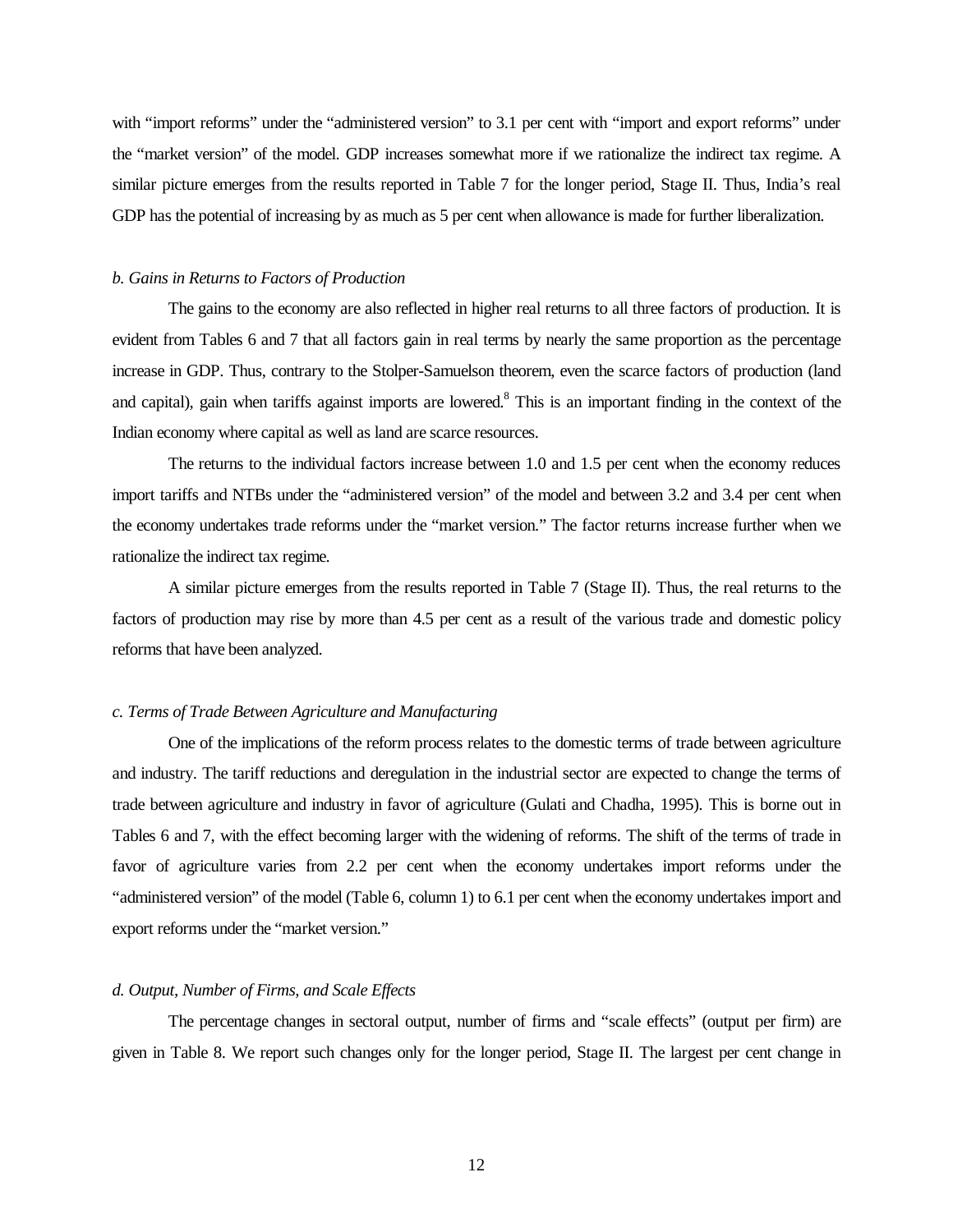output occurs in clothing, followed closely by leather products. Output increases also in: non-metallic mineral products and glass products. This is the case in all the scenarios under the "market version." The sectors in which output declines include: non-ferrous metals; non-electrical machinery; and mining and quarrying. There are output declines as well in: paper products; fertilizer; iron and steel; metal products; electrical machinery; transport equipment; and transport, storage and communications services. The output of cereals declines while that of the rest of agriculture increases. Overall agricultural output, however, increases.

The change in the number of firms has been analyzed only for the 22 monopolistically competitive manufacturing sectors and reflects the changes in the direction of output of the different sectors. The scale effect, which indicates the per cent change in the output per firm, is throughout. The largest scale effect is observed in the footwear sector, in which output per firm increases by about 9 per cent under the import and export reforms of Stage II. This is followed by petroleum products and glass products where the scale effects are close to 6 per cent, and clothing, leather products, fertilizer and non-metallic mineral production where the scale effects are between 4 and 5 per cent. Smaller scale effects are observed in: textiles; paper products; other chemicals; rubber products; and non-ferrous metals. While the scale effect turns out to be substantial for a few sectors that are relatively labor intensive, this is less true for the capital intensive sectors. Iron and steel, non-electrical machinery, electrical machinery, and transport equipment experience only 1 per cent increases in the scale effect.

#### *e. Intersectoral Movement of Labor and Capital*

The intersectoral movements of labor and capital are recorded in Table 9. Both labor and capital move into the sectors with increased output, and conversely. In agriculture, land, labor and capital move out of cereals into other agriculture. Comparing the output changes in Table 8 to the factor employment changes in Table 9, it appears that the realization of economies of scale in India's manufacturing sector tends to raise the average product of both labor and capital.

#### *f. Exports*

The results for changes in exports and imports in the 33 traded sectors of the Indian economy are provided in Table 10. The largest export increases are in: textiles; clothing; footwear; iron and steel; electrical machinery; transport equipment; and misc. manufacturing. Smaller increases in exports occur in: food, beverages and tobacco; leather products; furniture; paper products; printing and publishing; fertilizer; petroleum products; rubber products; non-metallic mineral products; glass products; non-ferrous metal; and mining and quarrying.

<sup>8</sup> For a theoretical treatment of the forces that may counteract the Stolper-Samuelson theorem, see Brown, Deardorff and Stern (1993).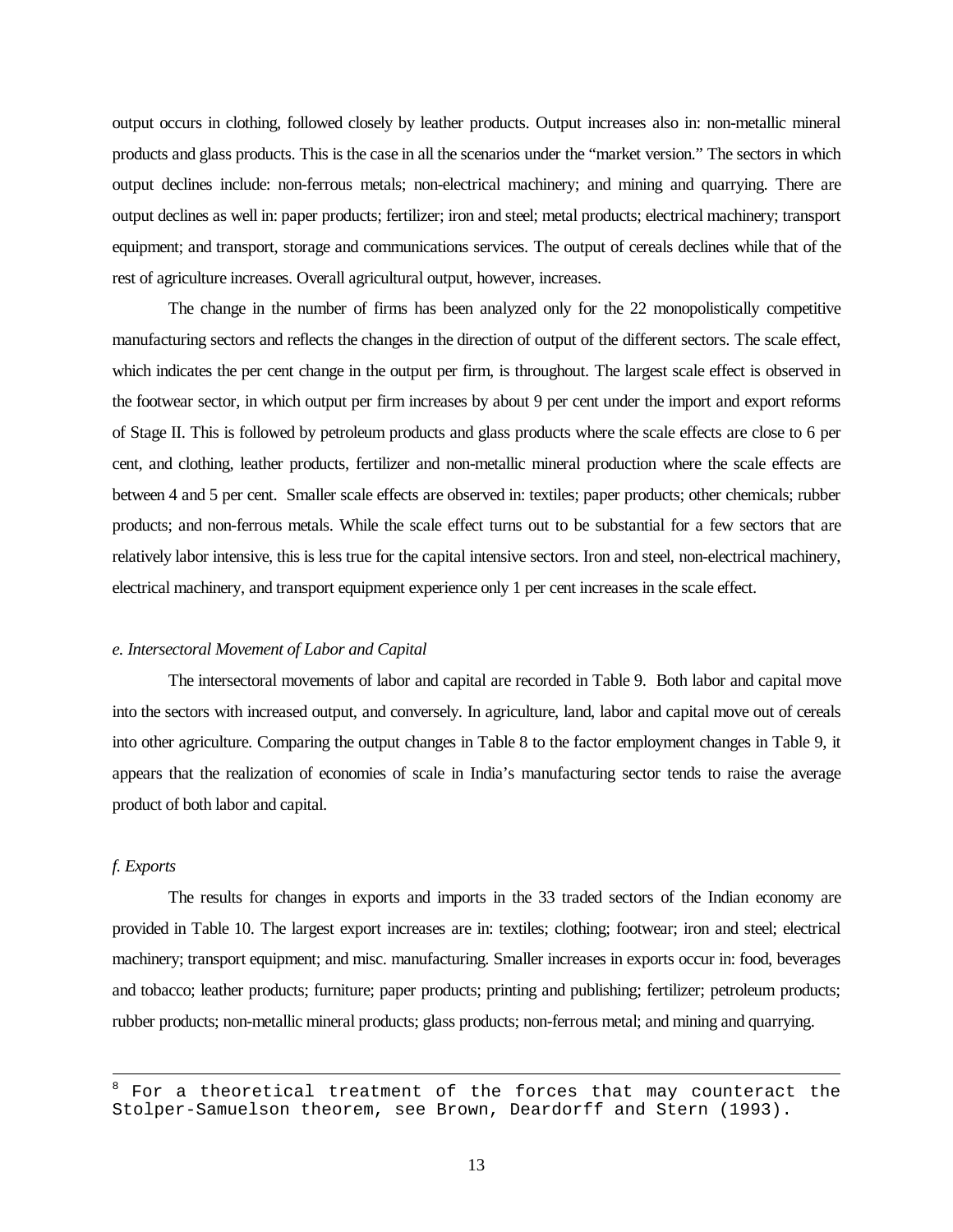If domestic policy reforms are also undertaken along with trade policy reforms, the percentage increases in exports tend to be greater, especially in: clothing; footwear; textiles; leather products; non-metallic mineral products; and glass products. The exports of the agricultural sectors, fertilizer, petroleum products, and mining and quarrying show substantial increases in export growth when export NTBs are also reduced along with import liberalization. This is true under both the administered and market versions of the model.

#### *g. Imports*

When the economy undertakes reforms in trade policy alone (administered version), the percentage increases in sectoral imports are substantial in: electrical machinery; transport equipment; wholesale and retail trade; other transport, storage and communications; and finance, insurance and real estate. The sectors in which imports decline include: clothing; community, social and personal services; wood products; iron and steel; and non-ferrous metals. Imports of rice and wheat also decline.

If the economy also undertakes domestic policy reforms along with trade policy reforms (market version), some of the sectors that showed reductions in imports under the administered version of the model are changed to import increases under the market version. These include: paper products; fertilizer; iron and steel; and non-ferrous metals.

#### 6. SENSITIVITY ANALYSIS

The model results have been tested for robustness by analyzing their sensitivity to changes in some of the major parameters used in the model. These include: (1) demand elasticity of India's exports to ROW; (2) elasticity of substitution between imported and domestic varieties of goods produced by representative firms/industries in India; (3) elasticity of substitution between capital and labor in the non-agricultural sectors in India; (4) elasticity of substitution between land and capital in India's agricultural sectors; and (5) elasticity of substitution between labor and the composite of land and capital in India's agricultural sectors.

The details concerning the roles of these parameters in the model are discussed in Chadha et al. (1996a, 1997). The sensitivity results, which are not reported here, indicate that a 10 per cent increase in export demand elasticity values for each of the tradable sectors leads to less than 5 per cent changes in effects on GDP, total imports, total exports, real returns to the three factors of production, and the currency depreciation. The major variables change by less than 4 per cent when the values of the elasticity of substitution between imported and domestic varieties are increased by 10 per cent each. The model results remain even more stable with assumed 10 per cent increases in the elasticities of substitution between the primary factors of production.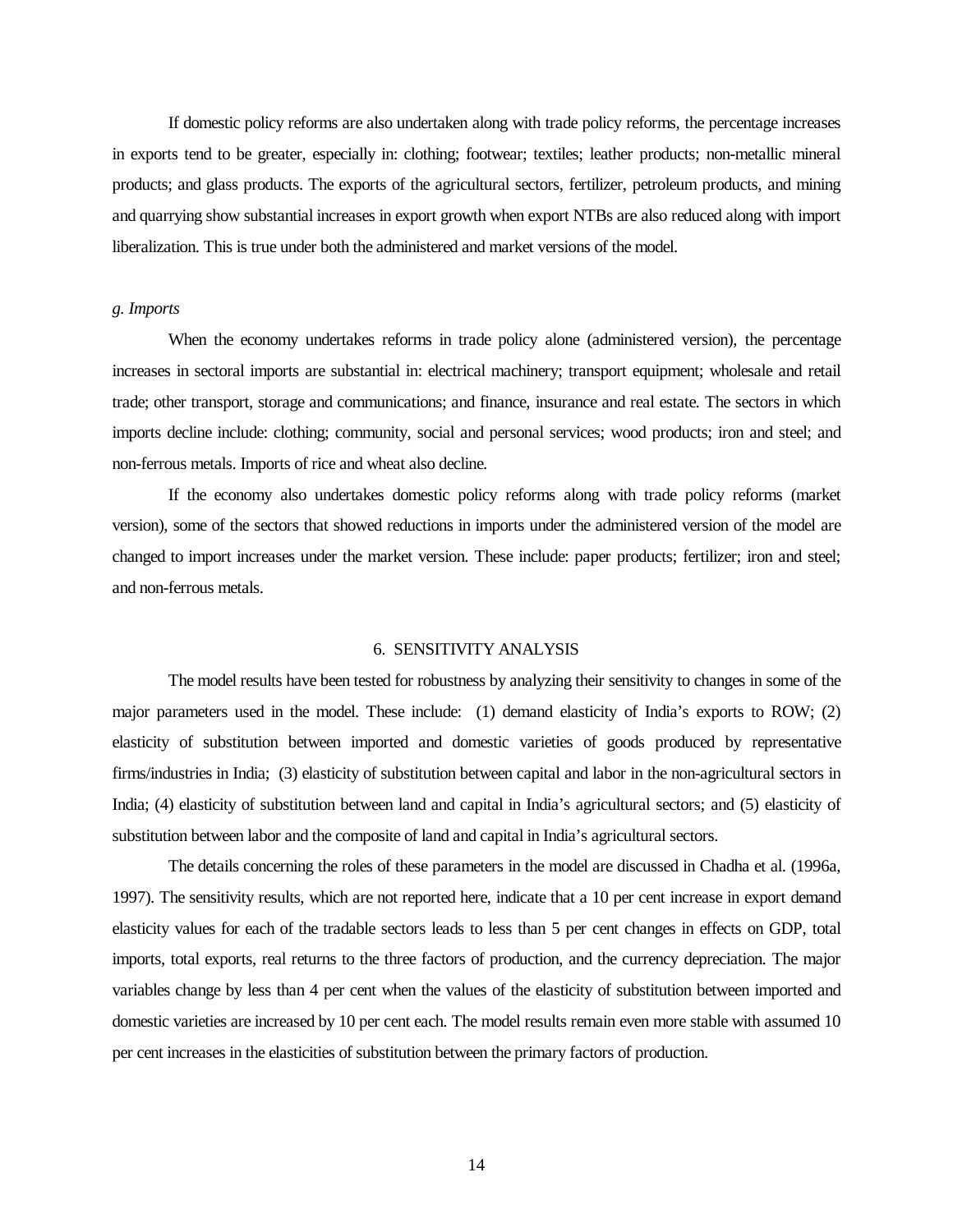While these sensitivity experiments are somewhat informal, it appears that the model results are not particularly sensitive to the values of the major parameters used.

#### 7. CONCLUSION

The Indian Government has introduced significant unilateral macroeconomic and trade reforms since 1991-92. Under the import policy reforms, both tariffs and NTBs have been reduced. The economy has also been further opened up on the export side by reducing export barriers. The Indian rupee exchange rate has been made flexible subject to market forces. Furthermore, the domestic policy reforms have sought to eliminate or reduce various product market imperfections, such as state monopolies and administered prices in certain sectors of the economy. Finally, the structure of indirect taxes on production along with subsidies has been undergoing major reform.

In an effort to determine the economic effects of these various policy changes, we have constructed a multisectoral CGE model of the Indian economy. Our computational results suggest percentage increases in India's GDP of up to 5 per cent, depending on the full implementation of the reforms. We also show increased real returns to land, labor, and capital. The policy reforms appear to shift the terms of trade in favor of Indian agriculture. Finally, not only are there efficiency enhancing intersectoral shifts in resource allocation, but there are notable scale economy increases across the Indian manufacturing sectors.<sup>9</sup>

Our results reflect of course the particular assumptions that have been incorporated into our CGE modeling framework as well as the choice of the key parameters used. While it would be desirable to compare the results of our analysis with what has actually happened since 1991-92, this is very difficult to do ex-post because of the influence of various macroeconomic factors as well as other changes that our model does not capture. Moreover, we have not made any allowance for absence of an exit policy that may constrain the movement of labor across sectors of production. However, in our scenarios, by assuming that factor demands increased in expanding sectors enough to employ any factors released by contracting sectors, the pull of new employment may be presumed eventually to overcome any frictions that impede exit. We have also not incorporated certain international constraints on India's exports such as the Multi-Fibre Agreement (MFA) and NTBs against India's exports by various importing countries. Nevertheless, in our view, the positive results go a long way in establishing the credibility of the Indian policy-reforms process. Granting this, we hope that our research will

 $^9$  While it would be interesting to compare the results of our study with other CGE studies of India's economic reforms, we are not aware of any such studies dealing with the post-1991 period. Bandara (1991) reports six studies of the Indian economy using a CGE approach conducted during the 1980s. However, most of these earlier studies focused on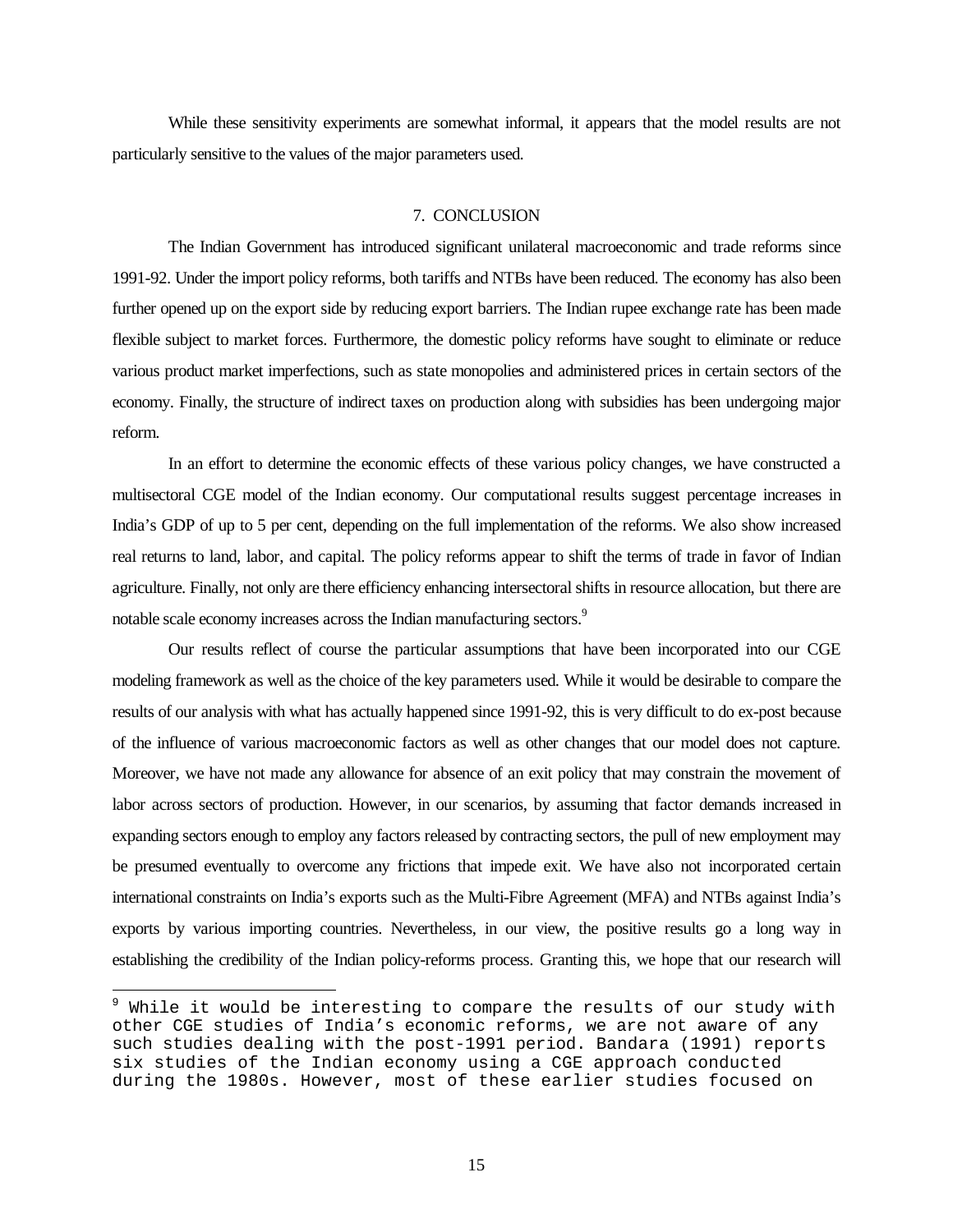provide the basis for further analysis of the economic consequences of India's reforms and serve to support the future continuance of these reforms in enhancing the nation's economic efficiency and welfare.<sup>10</sup>

 issues relating to growth and income distribution rather than liberalization of trade and domestic policy.

<sup>10</sup> As mentioned earlier, our model focuses only on India and takes world prices as given. In future work we plan to integrate our India CGE model into the multi-country BDS-CGE Michigan model of world production and trade. This would enable us to analyze the global impact of India's policy reforms on its economy as well as actual and potential future changes in multilateral and regional trade policies and arrangements.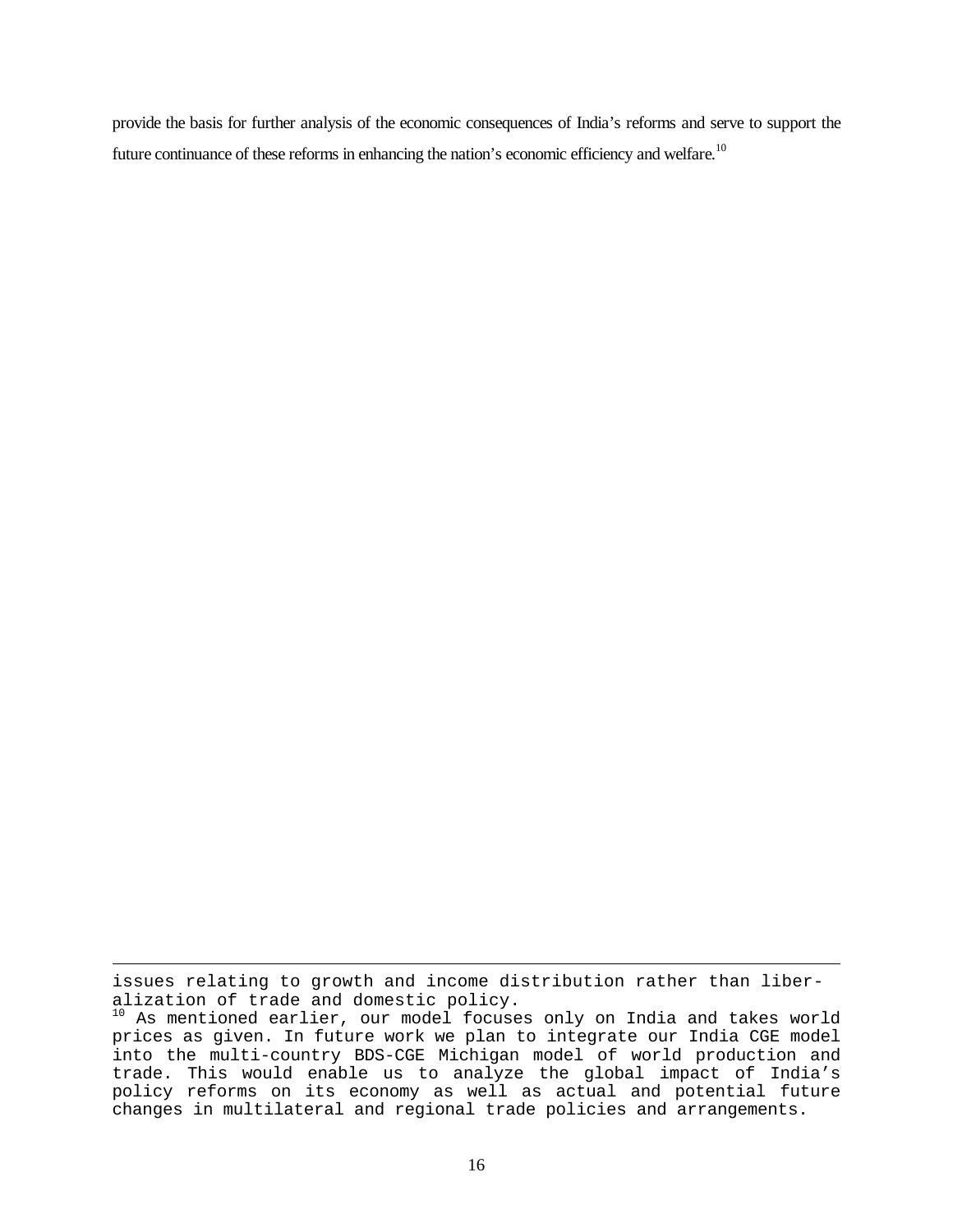#### **REFERENCES**

Bandara, Jayatilleke. S. 1991. "Computable General Equilibrium Models for Development Policy Analysis in LDCs," *Journal of Economic Surveys*, 5(1): 3-67.

Bhagwati, Jagdish and T.N. Srinivasan. 1993. "India's Economic Reforms," Paper prepared for the Ministry of Finance, Government of India.

Brown, Drusilla K., Alan V. Deardorff and Robert M. Stern. 1993. "Protection and Real Wages: Old and New Trade Theories and Their Empirical Counterparts," Discussion Paper No. 331, Research Forum in International Economics, University of Michigan, (May).

Brown, Drusilla K., Alan V. Deardorff and Robert M. Stern. 1995. "Expanding NAFTA: Economic Effects of Accession of Chile and Other Major South American Nations," *North American Journal of Economics and Finance* 6:149-70.

Brown, Drusilla K., Alan V. Deardorff, Simeon Djankov, and Robert M. Stern. 1996a. "An Economic Assessment of the Integration of Czechoslovakia, Hungary, and Poland into the European Union," in Stanley Black (ed.) *Europe's Economy Looks East*. New York: Cambridge University Press.

Brown, Drusilla K., Alan V. Deardorff and Robert M. Stern. 1996b. "Computational Analysis of the Economic Effects of an East Asian Preferential Trading Bloc", *Journal of the Japanese and International Economies*, 10: 37-70.

Chadha, Rajesh, Sanjib Pohit, and P.L. Bina. 1995. "Capital-Labor Substitution in Indian Industries," presented in *The Thirty-First Annual Conference of the Indian Econometric Society,* National Institute of Bank Management, 12-14 May, Pune.

Chadha, Rajesh, Sanjib Pohit, Alan V. Deardorff and Robert M. Stern. 1996a. "The India Model of Production, Trade and Employment," *Working Paper No. 64,* National Council of Applied Economic Research, New Delhi.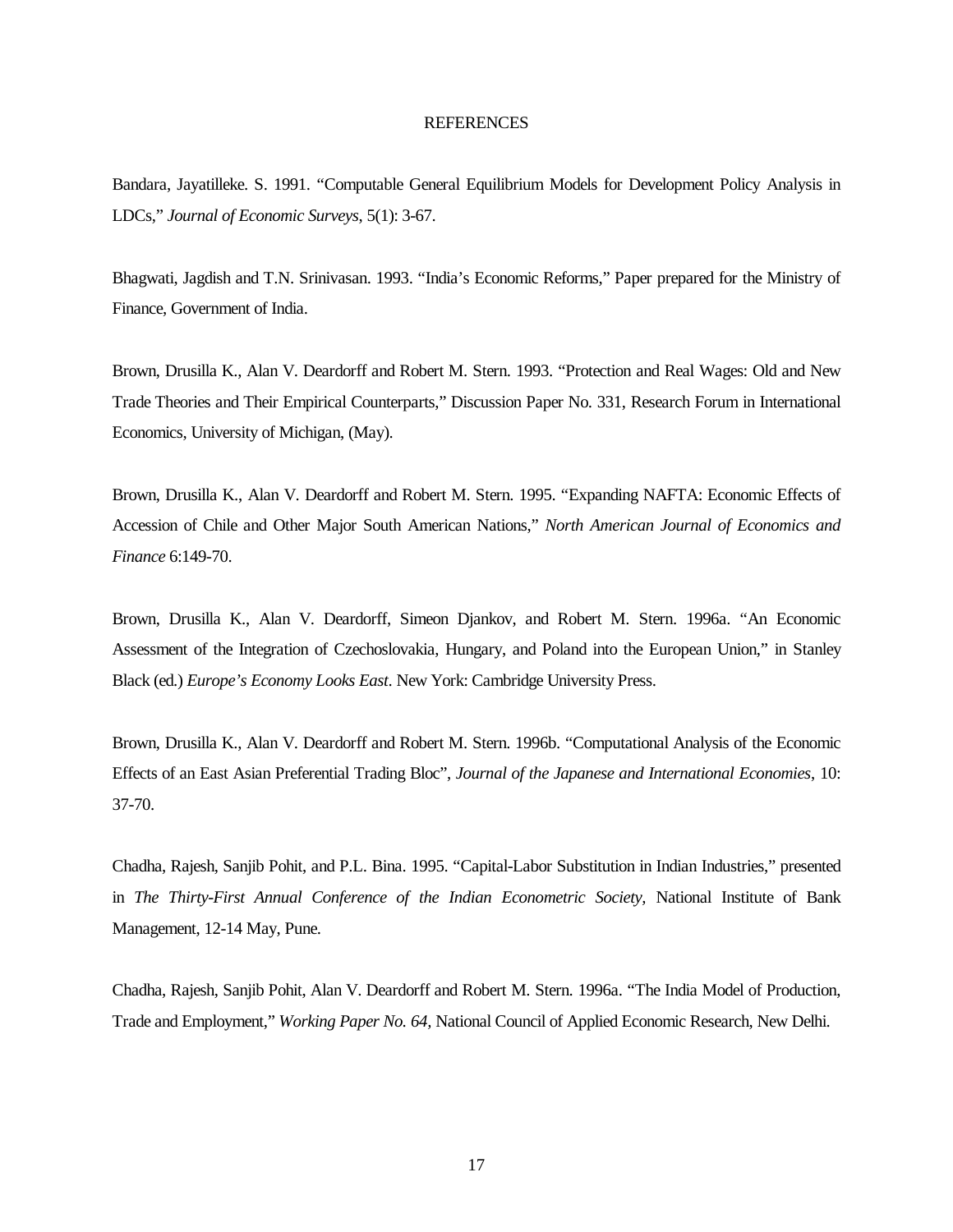Chadha, Rajesh, Sanjib Pohit, Alan V. Deardorff and Robert M. Stern. 1996b. "Analysis of India's Reforms: A CGE Modelling Exercise," *Working Paper No. 65,* National Council of Applied Economic Research, New Delhi.

Chadha, Rajesh, Sanjib Pohit, Alan V. Deardorff and Robert M. Stern.*.* 1997. *The Impact of Trade and Domestic Policy Reforms in India: A CGE Modeling Approach*, The University of Michigan Press, Ann Arbor, forthcoming.

Deardorff, Alan V. And Robert M. Stern. 1990. *Computational Analysis of Global Trading Arrangement*, The University of Michigan Press, Ann Arbor.

Francois, Joseph F. And Kenneth A. Reinert (eds.). 1997. *Applied Methods for Trade Policy Analysis: A Handbook*, Cambridge University Press, Cambridge and New York.

Government of India. 1991. *Tax Reforms Committee: Interim Report,* Chairman: Raja J. Chelliah, Ministry of Finance.

Government of India. 1992. *Tax Reforms Committee: Final Report Part I,* Chairman: Raja J. Chelliah, Ministry of Finance.

Government of India. 1993. *Tax Reforms Committee: Final Report Part II*, Chairman: Raja J. Chelliah, Ministry of Finance.

Gulati, Ashok and Rajesh Chadha. 1995. "India Poised for Take-off? Reforms in Trade, Industry and Agriculture: Stock-Taking and Future Challenges," in *Understanding India's Economic Reforms: The Past, The Present, and The Future*, Raj Kapila and Uma Kapila (eds.), Delhi Academic Foundation.

Harrison, W. Jill and K. R. Pearson. 1996. "Computing Solutions for Large General Equilibrium Models Using GEMPACK," *Computational Economics*, 9: 83-87.

Joshi, Vijay and I.M.D. Little. 1994. *India: Macroeconomics and Political Economy 1964-1991*, World Bank, Washington D.C.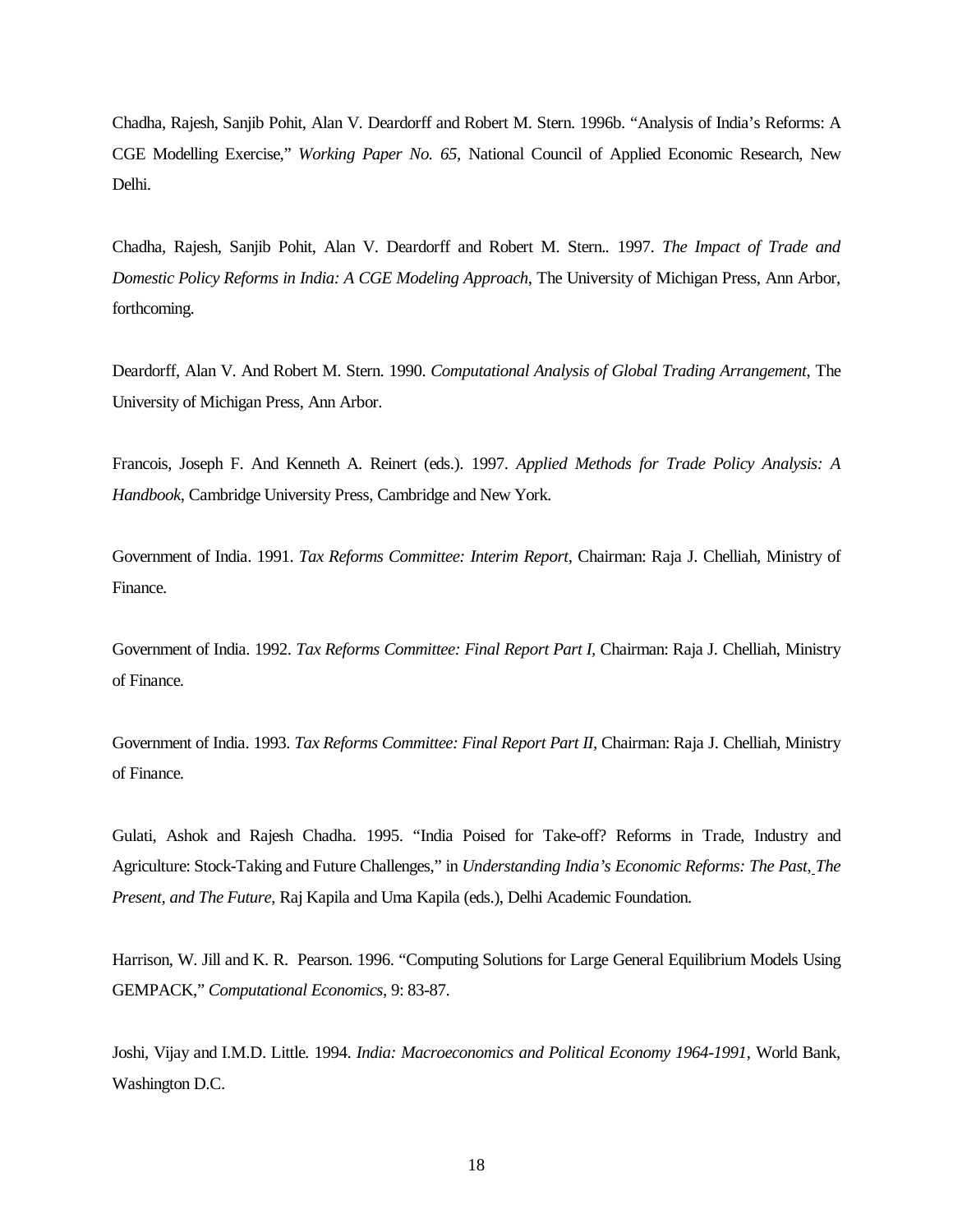Joshi, Vijay and I.M.D. Little. 1996. *India's Economic Reforms: 1991-2001*, Clarendon Press, Oxford.

Martin, Will and L. Alan Winters (eds.) . *The Uruguay Round and Developing Countries*, Cambridge University Press, New York.

World Bank. 1989. "India: An Industrializing Economy in Transition," *A World Bank Country Study.*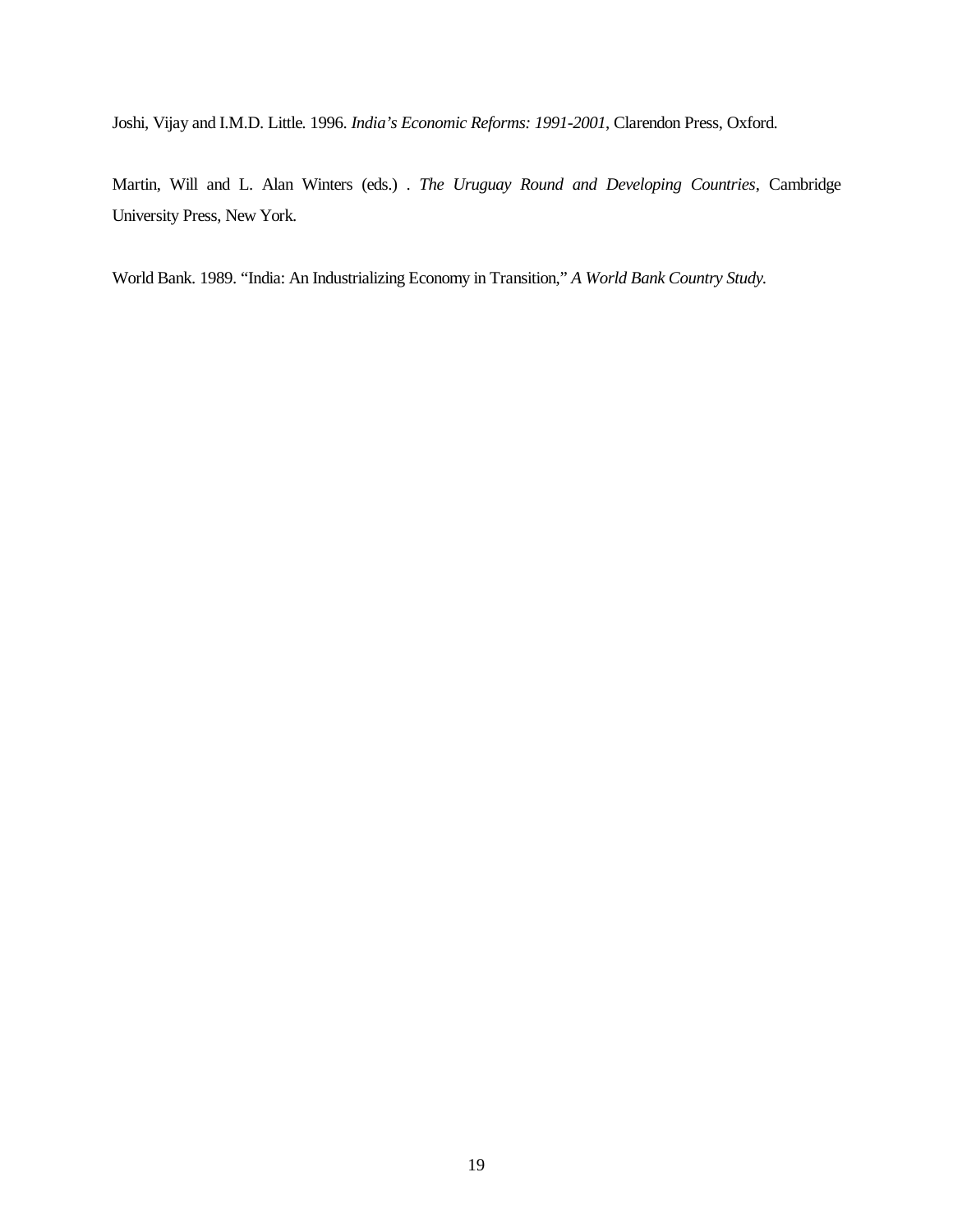|     |                                | <b>ISIC</b>    | Market    |         |                |                  | Labor  |
|-----|--------------------------------|----------------|-----------|---------|----------------|------------------|--------|
|     | Sector                         | Code           | Structure | Output  | <b>Exports</b> | Imports          | Share  |
| 1.  | Paddy                          | 1A             | PC, AP    | 305273  | 3836           | 2829             | 0.1717 |
| 2.  | Wheat                          | 1B             | PC, AP    | 153795  | 19             | 214              | 0.1272 |
| 3.  | Other cereals                  | 1 <sup>C</sup> | PC        | 75988   | 19             | 235              | 0.1717 |
| 4.  | Other agriculture              | 1 <sub>D</sub> | PC        | 1274741 | 25118          | 12999            | 0.1654 |
| 5.  | Food, Beverages & Tobacco      | 310            | MC        | 347930  | 10914          | 5061             | 0.0253 |
| 6.  | <b>Textiles</b>                | 321            | <b>MC</b> | 519963  | 23770          | 3557             | 0.0223 |
| 7.  | Clothing                       | 322            | MC        | 88864   | 43206          | 659              | 0.0016 |
| 8.  | Leather products               | 323            | <b>MC</b> | 17917   | 10021          | 237              | 0.0008 |
| 9.  | Footwear                       | 324            | MC        | 18285   | 5297           | 77               | 0.0007 |
| 10. | Food products                  | 331            | <b>MC</b> | 24281   | 138            | 351              | 0.0011 |
| 11. | Furniture and fixtures         | 332            | <b>MC</b> | 3471    | 3              | $\boldsymbol{0}$ | 0.0001 |
| 12. | Paper and paper products       | 341            | MC, AP    | 49211   | 158            | 9678             | 0.0021 |
| 13. | Printing and publishing        | 342            | MC        | 36711   | 90             | 975              | 0.0022 |
| 14. | Fertilizer                     | 35A            | MC, AP    | 62294   | 15             | 12279            | 0.0015 |
| 15. | Other chemicals                | 35B            | MC        | 253450  | 16029          | 43932            | 0.0067 |
| 16. | Petroleum & related products   | 35C            | MC, SM    | 173382  | 5303           | 15323            | 0.0009 |
| 17. | Rubber products                | 355            | MC        | 45742   | 6765           | 629              | 0.0017 |
| 18. | Non-metallic mineral products  | 36A            | MC        | 58917   | 29076          | 178              | 0.0060 |
| 19. | Glass and glass products       | 362            | MC        | 49087   | 23298          | 1534             | 0.0001 |
| 20. | Iron and steel                 | 371            | <b>SM</b> | 177158  | 2258           | 30619            | 0.0065 |
| 21. | Non-ferrous metals             | 372            | MC        | 37334   | 906            | 14059            | 0.0027 |
| 22. | Metal products                 | 381            | <b>MC</b> | 66688   | 1093           | 12766            | 0.0035 |
| 23. | Non-electrical machinery       | 382            | MC        | 135705  | 13033          | 90594            | 0.0073 |
| 24. | Electrical machinery           | 383            | <b>MC</b> | 168684  | 10060          | 33494            | 0.0057 |
| 25. | Transport equipment            | 384            | MC        | 161818  | 7213           | 21404            | 0.0093 |
| 26. | Misc. manufactures             | 38A            | MC        | 120160  | 5338           | 14019            | 0.0032 |
| 27. | Mining and quarrying           | $\overline{c}$ | <b>SM</b> | 130772  | 4988           | 95098            | 0.0080 |
| 28. | Electricity, gas & water sup.  | $\overline{4}$ | <b>SM</b> | 215171  | 67             | $\boldsymbol{0}$ | 0.0038 |
| 29. | Construction                   | 5              | PC        | 561964  | 8449           | 4119             | 0.0403 |
| 30. | Wholesale & retail trade       | 6              | PC        | 614688  | 56046          | 9393             | 0.0747 |
| 31. | Rail transport                 | 7A             | <b>SM</b> | 100802  | $\mathbf{0}$   | $\mathbf{0}$     | 0.0061 |
| 32. | Other transp. Storage & commn. | 7B             | PC        | 365920  | 42615          | 48712            | 0.0220 |
| 33. | Financial services             | $8\,$          | PC        | 405957  | 7042           | 3799             | 0.0084 |
| 34. | Personal services              | $\overline{9}$ | PC        | 761316  | 5877           | 207              | 0.0886 |

# **Table 1 : Sectoral Breakdown of India CGE Model: Key Economic Indicators (Rs. million, 1989-90)**

Notes:<br>\*

PC: Perfect Competition; MC: Monopolistic Competition; AP: Administered Price; SM: State Monopoly. Sectors under SM have administered prices.

\*\* The total labor force in 1989-90 was 295 million. This column indicates the fraction of sectoral employment.

Source: Chadha, Rajesh, Sanjib Pohit, Alan V. Deardorff, and Robert M. Stern (1997).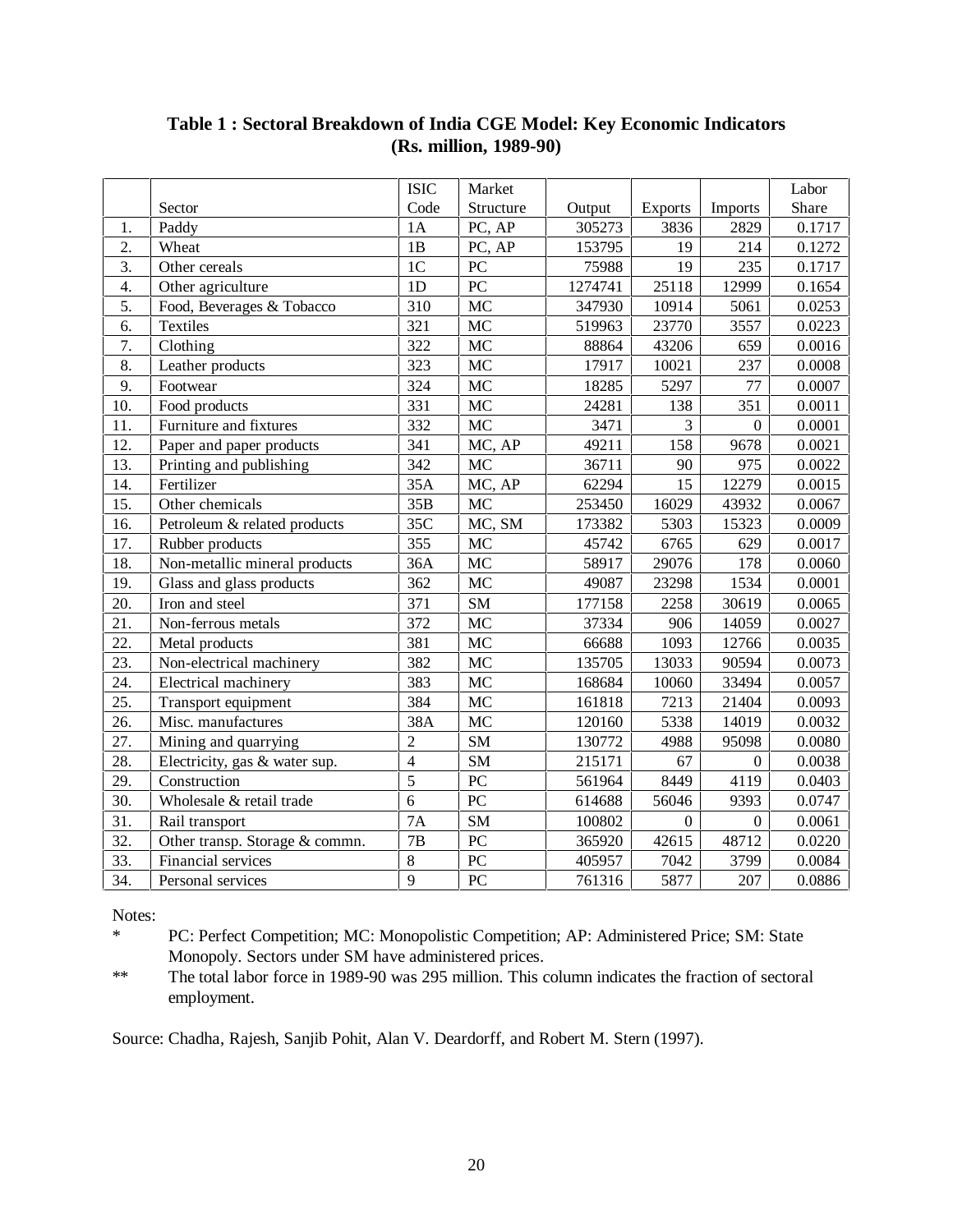### TABLE 2

# Proposed Tariff Rates by Major Sectors

| Sectors                        | Import<br>Weight |         | <b>Import Weighted Average</b> |         |
|--------------------------------|------------------|---------|--------------------------------|---------|
|                                |                  | 1989-90 | 1995-96                        | 1998-99 |
| <b>Agricultural Products</b>   | 0.03             | 46      | 20                             | 15      |
| Coal, crude oil natural gas    | 0.16             | 54      | 34                             | 25      |
| Other mineral products         | 0.03             | 20      | 15                             | 10      |
| Manufactured products          | 0.78             | 98      | 49                             | 25      |
| Consumer goods                 | 0.07             | 89      | 60                             | 50      |
| Intermediate Goods             | 0.47             | 103     | 45                             | 30      |
| Capital goods                  | 0.24             | 91      | 55                             | 30      |
| <b>Import Weighted Average</b> | 1.00             | 87      | 45                             | 25      |

 Source: Adapted from Tariff Reforms Committee (Chelliah Committee) Interim Report (Table 8.2 and para 8.47) and Final Report-II (para 2.11).

### TABLE 3

# Per Cent Increases (over 1989-90) in the Level of Imports under NTBs

| Sectors                   | 1995-96 | 1998-99 |
|---------------------------|---------|---------|
| <b>Agricultural Goods</b> |         | 25      |
| <b>Consumer Goods</b>     | 25      | 50      |
| <b>Intermediate Goods</b> | 75      | 85      |
| <b>Capital Goods</b>      | 75      | 85      |
| <b>Services</b>           | 75      | 85      |

Source: Our estimates.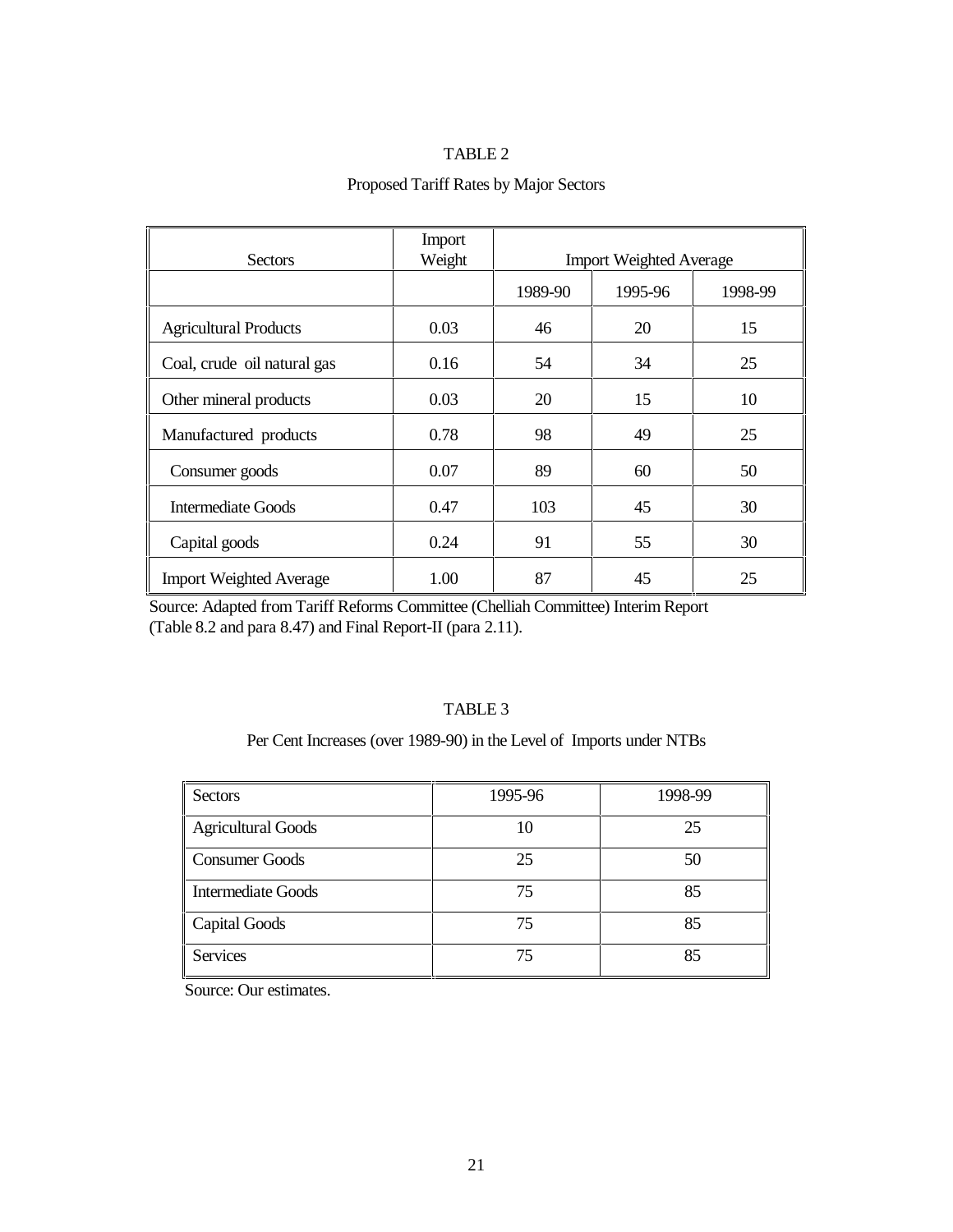# TABLE 4

# Per Cent Increases (over 1989-90) in Constrained Exports

| Sectors              | 1995-96 | 1998-99 |
|----------------------|---------|---------|
| Agricultural sectors | 25      | 50      |
| Other sectors        | 50      | 75      |

Source: Our estimates.

# TABLE 5

# Per Cent Change (over 1989-90) in Tax/Subsidy Rates

| <b>Sectors</b>                                                                                            | 1995-96 | 1998-99 |
|-----------------------------------------------------------------------------------------------------------|---------|---------|
| Reduction of subsidies to four agricultural sectors, fertilizer, and<br>electricity, gas and water supply |         |         |
| Reduction of indirect taxes in 28 other sectors                                                           |         |         |

Source: Our estimates.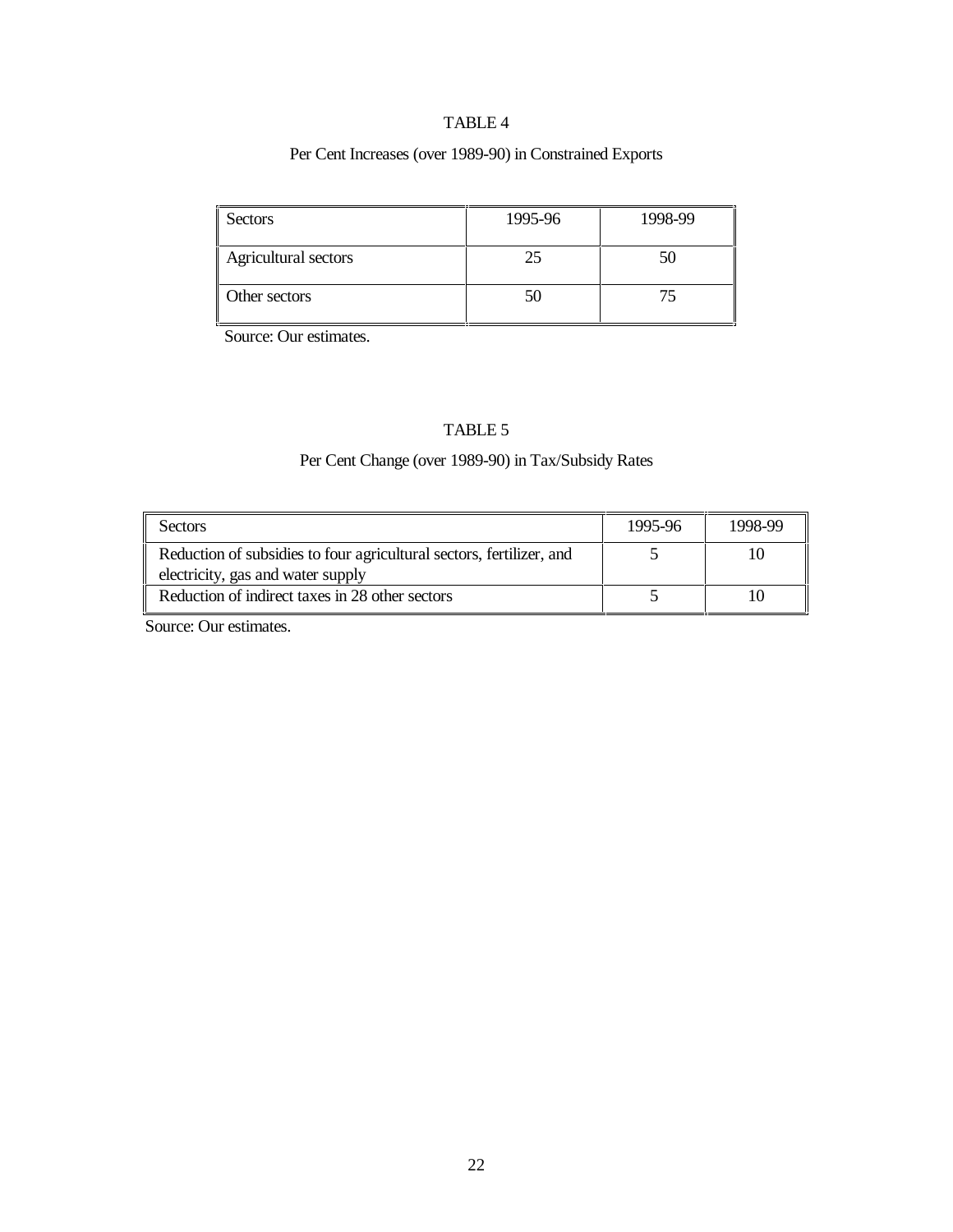|                                 | (Administered Version)<br><b>Trade Reforms</b> |                                 | (Market Version)  | <b>Trade and Domestic Policy</b><br>Reforms | Trade and Domestic Policy<br>Reforms and Indirect Tax<br>Rationalization |
|---------------------------------|------------------------------------------------|---------------------------------|-------------------|---------------------------------------------|--------------------------------------------------------------------------|
|                                 | Reforms<br>Import                              | Import and<br>Reforms<br>Export | Reforms<br>Import | Import and<br>Reforms<br>Export             | Overall                                                                  |
| GDP                             | 1.07                                           | 1.35                            | 2.32              | 3.13                                        | 3.23                                                                     |
| Land<br>Returns                 |                                                |                                 |                   |                                             |                                                                          |
| Capital<br>Labor                | $\frac{100}{1471}$                             | $\frac{155}{180}$               | $\frac{23}{280}$  | $\frac{21}{3} \frac{41}{3} \frac{41}{3}$    | $\frac{33}{9} \frac{27}{9}$                                              |
| <b>Depreciation</b><br>Currency | 27.82                                          | 22.09                           | 29.59             | 22.39                                       | 22.21                                                                    |
| Terms of Trade<br>(Agr vs Mfg)  | 2.20                                           | 240                             | $\frac{4.60}{2}$  | 5.74                                        |                                                                          |

Table 6<br>Overall Changes from Unilateral Liberalization – Stage I (1989-90 to 1995-96) **Overall Changes from Unilateral Liberalization – Stage I (1989-90 to 1995-96)**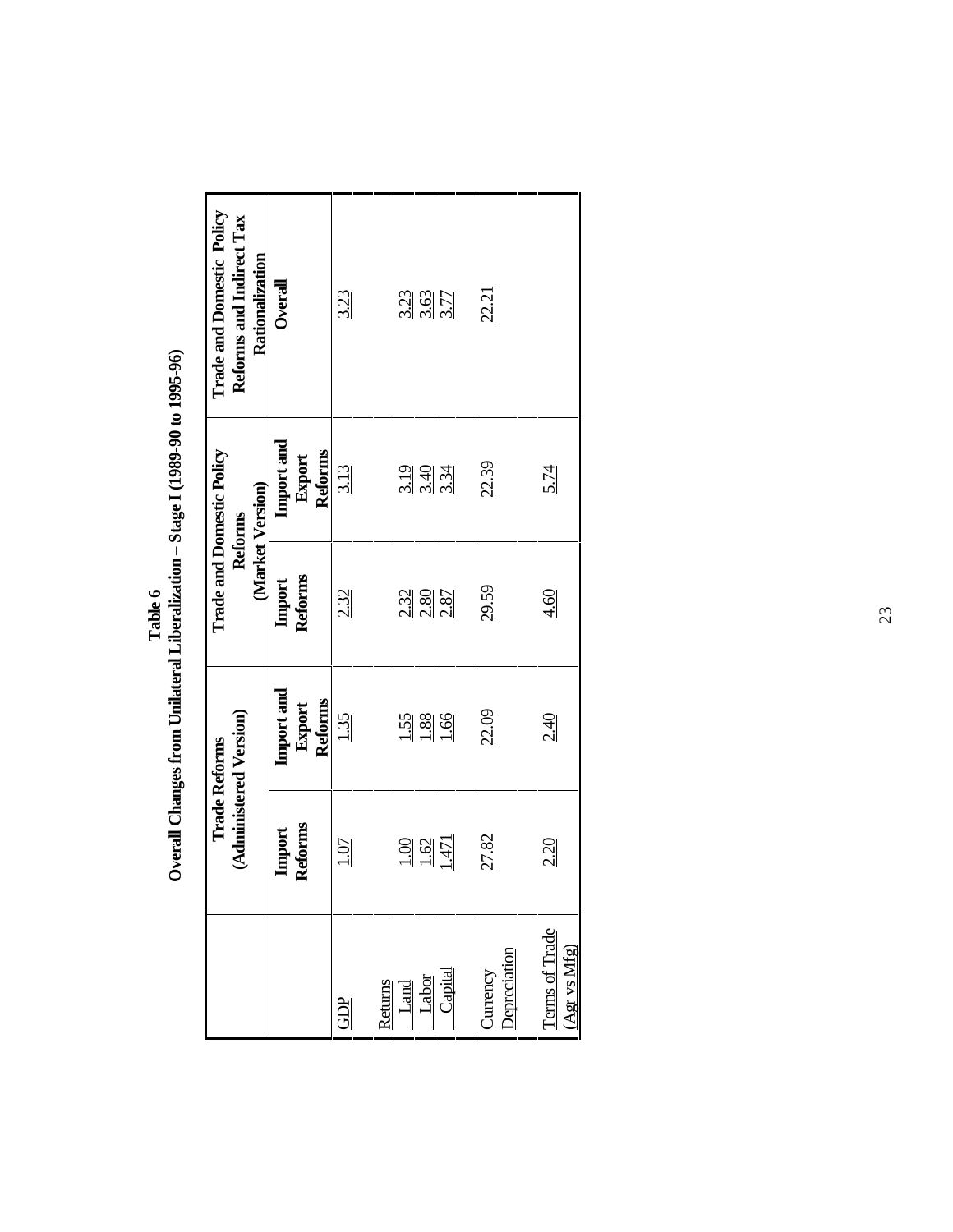|                                        | (Administered Version) | <b>Trade Reforms</b>            | Reforms                    | <b>Trade and Domestic Policy</b><br><b>Market Version</b> ) | Trade and Domestic Policy<br>Reforms and Indirect Tax<br>Rationalization |
|----------------------------------------|------------------------|---------------------------------|----------------------------|-------------------------------------------------------------|--------------------------------------------------------------------------|
|                                        | Reforms<br>Import      | Import and<br>Reforms<br>Export | Reforms<br>Import          | Import and<br>Reforms<br>Export                             | Overall                                                                  |
| GDP                                    | 0.1                    | 2.01                            | 3.38                       | 5.00                                                        | 5.15                                                                     |
| Returns<br>Land<br>Labor               | $\frac{126}{211}$      | 2.38<br>2.58<br>2.36            | 21<br>21<br>31<br>31<br>31 | $\frac{4.51}{4.01}$                                         | $\frac{4.51}{5.53}$                                                      |
| Capital                                |                        |                                 |                            |                                                             |                                                                          |
| <b>Pepreciation</b><br><b>Currency</b> | 38.29                  | 29.57                           | <u>38.21</u>               | 26.63                                                       | 26.33                                                                    |
| Terms of Trade<br>$(Agr$ vs $Mfg)$     | $\frac{2.80}{ }$       | 3.20                            | 5.60                       | 6.10                                                        | 7.10                                                                     |

Table 7  $\centering \label{eq:1}$  Overall Changes from Unilateral Liberalization – Stage II (1989-90 to 1998-99) **Overall Changes from Unilateral Liberalization – Stage II (1989-90 to 1998-99)**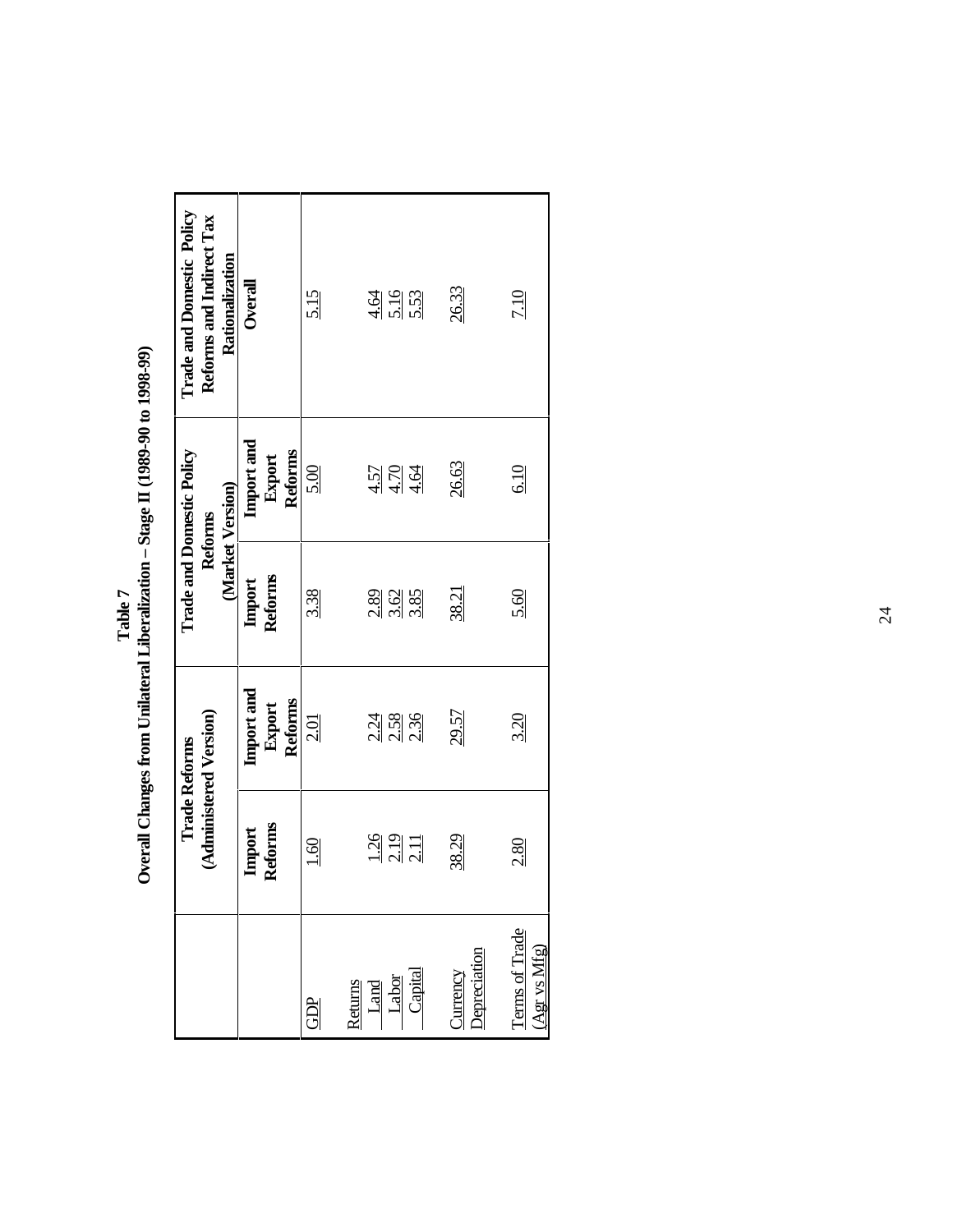| $ \mathbf{S}$<br>i<br>S<br>and $S_{\gamma\gamma}$ .<br>Ë<br>Ĥ<br>J<br>Ì |  |
|-------------------------------------------------------------------------|--|
|-------------------------------------------------------------------------|--|

|                                    |                     |                                           |                                     |                 | Trade and Domestic Policy Reforms |                         |                 |                      | Trade and Domestic Policy Reforms and |                   |
|------------------------------------|---------------------|-------------------------------------------|-------------------------------------|-----------------|-----------------------------------|-------------------------|-----------------|----------------------|---------------------------------------|-------------------|
|                                    |                     |                                           |                                     |                 | Market Version                    |                         |                 |                      | Indirect Tax Rationalization          |                   |
|                                    |                     |                                           | <b>Import Reforms</b>               |                 |                                   | Import & Export Reforms |                 |                      | Import & Export Reforms               |                   |
| SN Sectors                         | ISI                 |                                           |                                     |                 |                                   |                         |                 |                      |                                       |                   |
|                                    |                     | Output                                    | No. of $\mathop{\rm Fims}\nolimits$ | Scale<br>Effect | Output                            | $\rm No.$ of Firms      | Scale<br>Effect | Output               | No. of<br>Firms                       | Scale<br>Effect   |
| 1. Paddy                           | $\preceq$           | $-1.3$                                    |                                     |                 | 류                                 |                         |                 | $-1.5$               |                                       |                   |
| 2. Wheat                           | $\triangleq$        | 류                                         |                                     |                 | $-1.4$                            |                         |                 | $-2.0$               |                                       |                   |
| 3. Other Cereals                   | $\overline{\Omega}$ | $-1.4$                                    |                                     |                 | $-1.7$                            |                         |                 | $-1.9$               |                                       |                   |
| 4. Rest of Agriculture             | $\mathbf{r}$        | $1.3\,$                                   |                                     |                 | $\overline{17}$                   |                         |                 | 1.6                  |                                       |                   |
| 5. Food, Bev. & Tobacco            |                     | 1.5                                       | 0.9                                 |                 | 1.5                               | $^{0.9}$                | 66              | 1.5                  | 0.3                                   |                   |
| 6. Textiles                        | $\frac{310}{321}$   | 16.5                                      | 13.7                                | $rac{6}{2.8}$   | 173                               | 14.3                    | 3.0             | 17.3                 | 13.5                                  | 3.8               |
| 7. Clothing                        |                     | 122.6                                     | 118.2                               | 4.4             | 130.4                             | 125.8                   | 4.6             | 127.2                | 122.1                                 | $\overline{51}$   |
| 8 Leather Products                 | 323                 | 93.6                                      | 89.4                                | 4.2             | 103.5                             | 98.9                    | 4.6             | 102.3                | 97.0                                  | 5.3               |
| .9 Footwear                        |                     | 64.6                                      |                                     | 8.1             |                                   | 60.4                    | 9.0             | 68.8                 | 59.1                                  | 9.7               |
| 10. Wood Products                  | $\frac{324}{331}$   | 2.2                                       | 56.5                                | 0.2             | $rac{69.4}{2.2}$                  | $\overline{c}$          | $\overline{0}$  | $2.8\,$              | 2.3                                   | 0.5               |
| 11. Furniture Fixtures             | 332                 | $-0.8$                                    | $-1.7$                              | $_{0.9}$        | 量                                 | 0.7                     | $_{0.9}$        | $60 -$               | $-2.4$                                | 1.5               |
| 12. Paper Products                 | 341                 | $-10.7$                                   | $-12.6$                             |                 | $-11.2$                           | $-13.3$                 | 2.1             | $-10.6$              | $-13.8$                               | 3.2               |
| 13. Printing & Publishing          |                     | $-1.3$                                    | $-2.5$                              |                 |                                   | $-2.9$                  | $1.3\,$         |                      | $-3.7$                                | 2.4               |
| 14. Fertilizer                     | $\frac{342}{35A}$   | $-10.7$                                   | $-14.5$                             | $\frac{19}{12}$ | $-1.6$<br>$-1.0.8$                | $-15.0$                 | 43              | $\frac{-1.2}{-11.0}$ | $-16.2$                               | 5.1               |
| 15. Other chemicals                | 35B                 | $-0.8$                                    |                                     | 7.7             | $-1.0$                            | $-3.9$                  | 3.0             | 0.0                  | $-4.7$                                | 4.8               |
| 16. Petroleum Products             |                     | $6.8\,$                                   |                                     |                 | 8.3                               | 2.5                     | $5.8\,$         | 9.9                  | 0.7                                   | 9.3               |
| 17. Rubber Products                | 355                 | 16.3                                      |                                     | 5.5             | 17.9                              | 15.0                    | 3.0             | 061                  | 14.3                                  |                   |
| 18. Non-metallic Min. Prod         | 36A                 | 54.3                                      |                                     | 4.0             |                                   | 56.9                    | 43              |                      |                                       | $\frac{4.7}{5.3}$ |
| 19. Glass Products                 | 362                 | $60.0$                                    | $\frac{35}{125}$                    | 5.4             | $\frac{612}{67.9}$                | 61.9                    | 6.0             | 61.2                 | 61.1                                  | 5.7               |
| 20. Iron & Steel                   |                     |                                           |                                     |                 |                                   | $-12.1$                 | $\overline{c}$  |                      |                                       | 3.1               |
| 21. Non-ferrous Metal              | 372                 | $-8.3$<br>$-27.2$                         | $-9.5$                              | $\frac{13}{25}$ | $\frac{11.0}{32.5}$               | $-35.1$                 | 2.6             | $rac{3}{29}$<br>5.0  | $\frac{12.3}{33.8}$                   | 4.6               |
| 22. Metal Products                 | 381                 | $-4.5$                                    | 4.9                                 |                 |                                   | 59                      | 0.3             |                      |                                       | 2.0               |
| 23. Non-electrical Machinery       | 382                 | $-25.4$                                   | $-26.2$                             | $_{0.9}$        | $-30.6$                           | $-32.4$                 | 0.8             | $-27.6$              | $-30.2$                               | 2.6               |
| 24. Electrical Machinery           | 383                 | $rac{4.8}{4.3}$                           |                                     | $\Box$          | $-5.8$                            | 6.9                     | $\Xi$           | $-3.9$               | $-7.1$                                | 3.2               |
| 25. Transport Equipments           | 384                 |                                           | $\frac{59}{75}$                     | 1.2             |                                   | $-5.9$                  | 12              | $-3.3$               | $-63$                                 | 3.0               |
| 26. Misc. Manufacturing            | 38A                 | 3.8                                       |                                     | 1.6             | 3.9                               | 2.2                     | 1.6             |                      | 1.5                                   | 3.8               |
| 27. Mining & Quarrying             | 2                   | $-27.5$                                   |                                     |                 | $-25.9$                           |                         |                 | $5.2$<br>$-24.5$     |                                       |                   |
| 28. Electricity, Gas & Water       | 4                   |                                           |                                     |                 |                                   |                         |                 | 2.7                  |                                       |                   |
| 29. Construction                   | 5                   | $\begin{array}{c} 2.3 \\ 0.8 \end{array}$ |                                     |                 | 2.3                               |                         |                 | 14                   |                                       |                   |
| 30. Wholesale & Retail Trade       | $\circ$             | 2.6                                       |                                     |                 | 2.4                               |                         |                 | 2.5                  |                                       |                   |
| 31. Rail Transport                 | $7A$                | 0.5                                       |                                     |                 | 0.4                               |                         |                 | $\Box$               |                                       |                   |
| 32. Other Transport, Storage & Com | $\overline{7}$ B    | $-2.7$                                    |                                     |                 | $-3.2$                            |                         |                 | $-2.5$               |                                       |                   |
| 33. Finance, Ins. & Real Est.      | ${}^{\infty}$       | $-0.7$                                    |                                     |                 |                                   |                         |                 | $\frac{10}{9}$       |                                       |                   |
| 34. Comm., Social & Pers. Serv.    | $\circ$             | $-0.2$                                    |                                     |                 | $+0-$                             |                         |                 |                      |                                       |                   |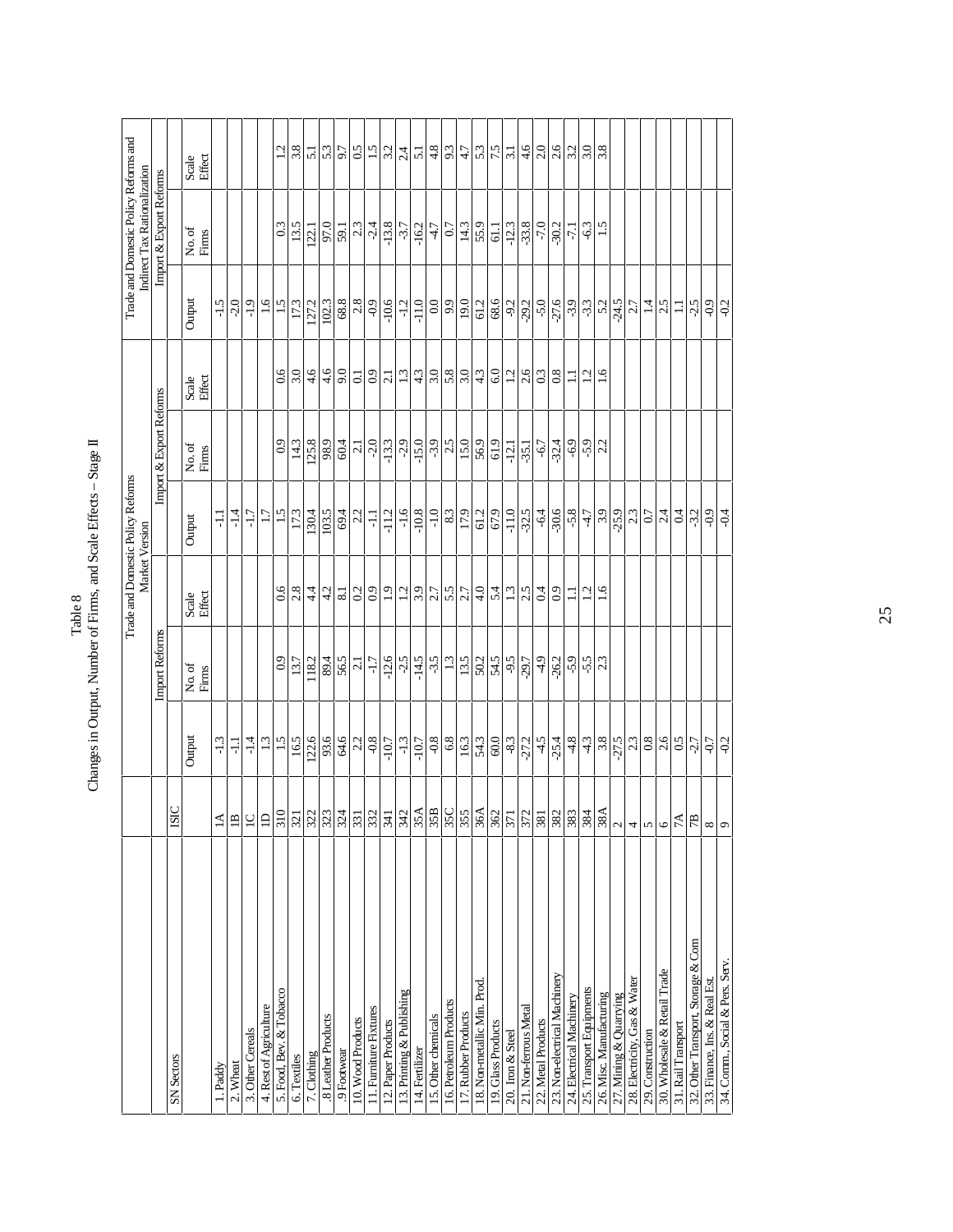|           | Trade and Domestic<br>Policy Reforms and     | Rationalization<br>Indirect Tax | Overall                    | Capital | 6.0            | $-1.5$   | $-1.4$           | 2.2                    | 1.4                     | 17.0        | 124.9             | 101.8               | 67.6        | 3.0               | $-0.9$                 | $-10.8$            | $-1.9$                    | $-11.7$          | $-0.6$              | 8.7                    | 18.6                | 60.7                        | 67.0               | $-9.7$           | $-29.7$               | $-5.3$<br>$-28.2$  |                              | 42                       | $-3.5$                   | 4.8                     | $-24.1$                | 3.4                          | 2.0              | 3.2                          | $\overline{c}$     | $-2.1$                             | $-0.5$                        | $\overline{0.5}$                |
|-----------|----------------------------------------------|---------------------------------|----------------------------|---------|----------------|----------|------------------|------------------------|-------------------------|-------------|-------------------|---------------------|-------------|-------------------|------------------------|--------------------|---------------------------|------------------|---------------------|------------------------|---------------------|-----------------------------|--------------------|------------------|-----------------------|--------------------|------------------------------|--------------------------|--------------------------|-------------------------|------------------------|------------------------------|------------------|------------------------------|--------------------|------------------------------------|-------------------------------|---------------------------------|
|           |                                              |                                 |                            | Labor   | $-1.5$         | 2.0      | $-1.9$           | 1.6                    | $\frac{0}{10}$          | 16.4        | 124.1             | 101.0               | 67.2        | 2.5               | $-1.7$                 | $-11.6$            | $-2.6$                    | $-12.2$          | 규                   | 7.4                    | 17.8                | 59.9                        | 66.3               | $-10.1$          | $-30.3$               | 6.0                | $-28.8$                      | 47                       | $-3.9$                   | 4.3                     | $-25.2$                | 1.8                          | 1.2              | $\frac{6}{1}$                |                    | ಸ                                  | $-1.6$                        | $-0.2$                          |
|           |                                              |                                 | Import & Export<br>Reforms | Capital | $\overline{6}$ | 66       | $-0.9$           | 2.6                    |                         | 173         | 128.4             | 103.3               | 68.3        | 25                | $-0.6$                 | $-11.2$            | $-1.6$                    | $-11.2$          | $-1.2$              | 7.6                    | 17.9                | 60.9                        | 66.8               | 급                | $-32.6$               | Ģ,                 | $-30.4$                      | -5.7                     | $\frac{45}{5}$           | 3.9                     | $-25.2$                | 3.4                          | 1.5              | 55                           | 1.9                | $-2.6$                             | $-0.2$                        | C <sub>0</sub>                  |
|           | Market Version                               |                                 |                            | Labor   | $\frac{1}{1}$  | $-1.4$   | $-1.7$           | 1.8                    | 1.0                     | 16.5        | $\frac{127.1}{ }$ | 102.1               | 67.8        | 1.8               | -1.7                   | $-12.3$            | $-2.6$                    | $-12.0$          | $-2.0$              | 5.7                    | 16.7                | 59.8                        | 65.8               | $-11.8$          | $-33.6$               | $-7.1$             | $-31.4$                      | 6.5                      | -5.1                     | 5.1                     | $-26.8$                | 1.0                          | 0.4              | $\Xi$                        | 0.3                | 극                                  | $-1.9$                        | $-0.5$                          |
|           | Trade and Domestic Policy Reforms            |                                 | Import Reforms             | Capital | 9.6            | $-0.5$   | $-0.8$           | 2.0                    | 1.6                     | 164         | 120.7             | 93.3                | 63.7        | 2.5               | $-0.4$                 | $-10.7$            | $-1.3$                    | $\overline{111}$ | $-1.0$              | 62                     | 16.2                | 53.9                        | 59.0               | $-8.4$           | $-27.3$               | 4.3                |                              | 47                       | $\frac{1}{2}$            | 3.8                     | $-26.9$                | 3.2                          | 1.6              | 35                           |                    | $-2.1$                             | Ę                             | $\overline{0.7}$                |
|           |                                              |                                 |                            | Labor   | $-1.3$         | $-1.2$   | $-1.5$           | 1.3                    | 1.0                     | 15.7        | 119.6             | 92.4                | 63.2        | $\overline{1.9}$  | $-1.4$                 | $-11.6$            | $-2.2$                    | $-11.7$          | $-1.6$              | 4.5                    | 15.2                | 53.0                        | 58.1               | 0.6 <sub>1</sub> | $-28.2$               | $-5.2$             | $-26.1$                      | $-5.4$                   | $\frac{4.6}{4}$          | $\overline{3.1}$        | $-28.3$                | $\Xi$                        | 0.6              | $\ddot{ }$                   | 0.4                | -3.4                               | $-1.6$                        | $\overline{0}3$                 |
|           |                                              |                                 | Import & Export<br>Reforms | Capital | $\overline{c}$ | $-0.5$   |                  | $\frac{6}{1}$          |                         | 10.1        | 51.2              | 62.4                | 38.2        |                   | $-1.2$                 | 0.6                | $-1.9$                    | 0.3              | $-3.2$              | 0.0                    | 12.9                | 33.4                        | 36.1               | 0.0              | $-2.1$                | $-6.2$             |                              | $-6.3$                   | 47                       | 1.5                     | 0.0                    | 0.0                          | 0.0              | 1.3                          | 0.0                | 42                                 | $-0.8$                        | $-0.4$                          |
| (Percent) | Administered Version<br><b>Trade Reforms</b> |                                 |                            | Labor   | $-0.3$         | $-0.8$   | $-1.2$           | 1.5                    | 1.3                     | 10.1        | 51.1              | 62.3                | 38.2        | $_{0.9}$          | $-1.2$                 | 0.5                | $-2.0$                    | 0.2              | $-3.2$              | 22.8                   | 12.8                | 33.4                        | 36.1               | 49.0             | $-2.1$                | 63                 | $-28.1$                      | $-6.4$                   | 47                       | 1.5                     | 15.1                   | 5.0                          | Ģ                | $\Xi$                        | 0.2                | $\ddot{4}$                         | $-1.0$                        | $-0.5$                          |
|           |                                              |                                 | Import Reforms             | Capital | \$             | 6.6      | 류                | $_{0.9}$               | 1.2                     | 9.7         | 48.5              | 56.6                | 35.9        | $\overline{0}$    | $-1.0$                 | 0.7                | $-1.7$                    | 0.0              | $-2.8$              | 0.0                    | 11.7                | 29.7                        | 32.1               | 0.0              | $-2.3$                | 4.7                | $-22.8$                      | $-5.4$                   | $\frac{4}{3}$            | $\frac{6}{1}$           | 0.0                    | 0.0                          | 0.0              | 1.4                          | 0.0                | -3.7                               | $-0.8$                        | $-0.4$                          |
|           |                                              |                                 |                            | Labor   | 9.6            | ĆΦ       | 규                | 귺                      | 1.3                     | 9.8         | 48.6              | 56.7                | 35.9        | $\overline{1.0}$  | 0.9                    | 0.8                | $-1.6$                    | $\overline{0}$   | 7.7                 | 4.6                    | 11.8                | 29.8                        |                    | $-36.6$          | $-2.2$                | $4.6$              | $-22.7$                      | 5.3                      | 44                       | 1.7                     | 7.5                    | 4.8                          | $\overline{c}$   | 1.5                          | 0.3                | $-3.6$                             | $-0.6$                        | $\overline{9}$                  |
|           |                                              |                                 | <b>ISIC</b>                |         | $\Delta$       | 1B       | $\overline{C}$   | $\triangle$            | 310                     | 321         |                   | 323                 | 324         | 331               | 332                    | 341                | 342                       | 35A              | 35B                 |                        | 35S                 |                             | 36A<br>362         | 371              | 372                   | 382                |                              | 384                      |                          | 38A                     | N                      | 4                            | 5                | $\circ$                      | 7A                 | 7B                                 | $^{\circ}$                    | $\circ$                         |
|           |                                              |                                 | <b>SN</b> Sectors          |         | 1. Paddy       | 2. Wheat | 3. Other Cereals | 4. Rest of Agriculture | 5. Food, Bev. & Tobacco | 6. Textiles | 7. Clothing       | .8 Leather Products | .9 Footwear | 10. Wood Products | 11. Furniture Fixtures | 12. Paper Products | 13. Printing & Publishing | 14. Fertilizer   | 15. Other chemicals | 16. Petroleum Products | 17. Rubber Products | 18. Non-metallic Min. Prod. | 19. Glass Products | 20. Iron & Steel | 21. Non-ferrous Metal | 22. Metal Products | 23. Non-electrical Machinery | 24. Electrical Machinery | 25. Transport Equipments | 26. Misc. Manufacturing | 27. Mining & Quarrying | 28. Electricity, Gas & Water | 29. Construction | 30. Wholesale & Retail Trade | 31. Rail Transport | 32. Other Transport, Storage & Com | 33. Finance, Ins. & Real Est. | 34. Comm., Social & Pers. Serv. |

| Table 9 | Ē<br>intersectoral Movement of Factors of Production - Stage | Percen. |
|---------|--------------------------------------------------------------|---------|
|---------|--------------------------------------------------------------|---------|